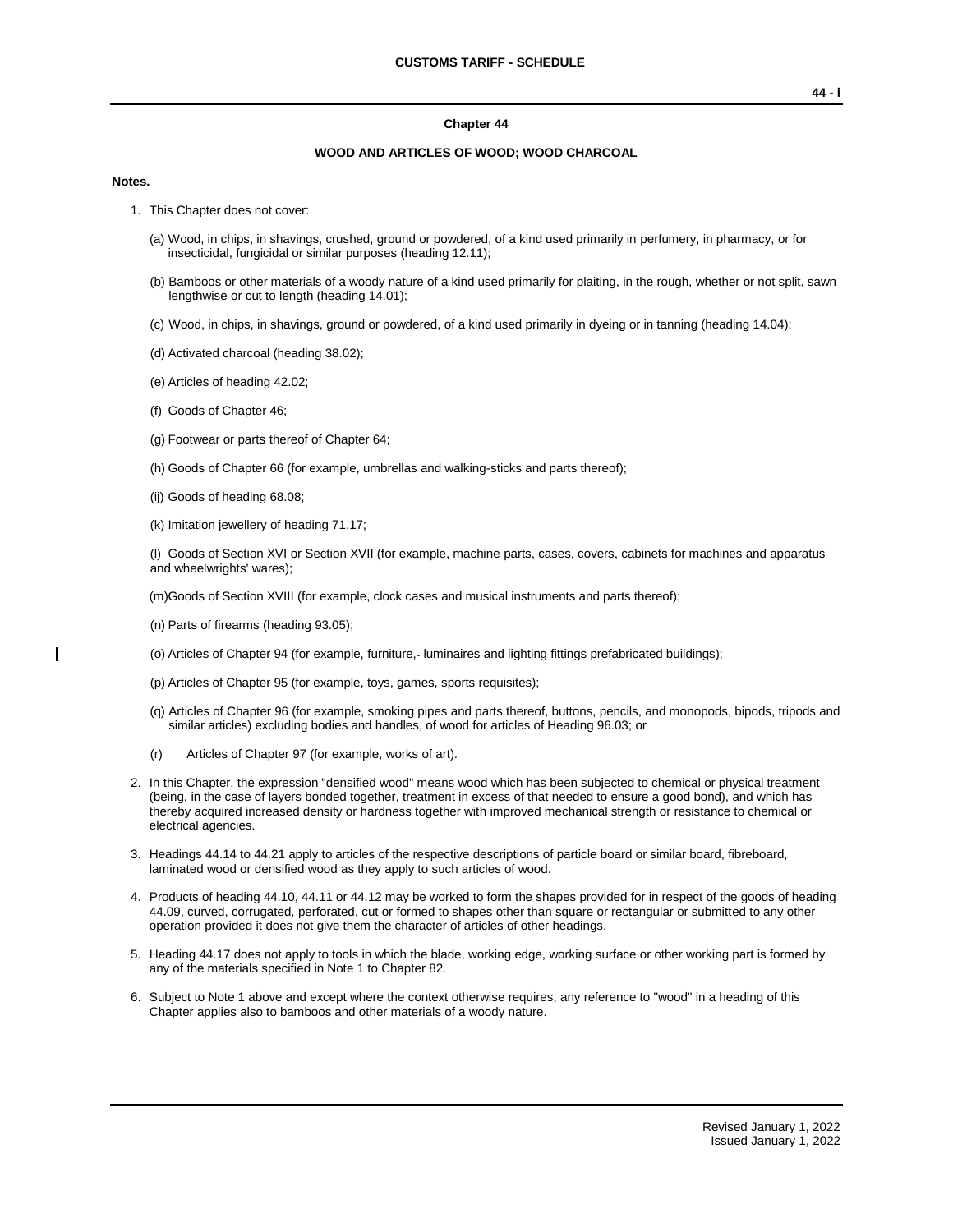# **44 - ii**

#### **Subheading Notes.**

- 1. For the purposes of subheading 4401.31, the expression "wood pellets" means by-products such as cutter shavings, sawdust or chips, of the mechanical wood processing industry, furniture- making industry or other wood transformation activities, which have been agglomerated either directly by compression or by the addition of a binder in a proportion not exceeding 3% by weight. Such pellets are cylindrical, with a diameter not exceeding 25 mm and a length not exceeding 100 mm.
- 2. For the purposes of subheading 4401.32, the expression "wood briquettes" means by-products such as cutter shavings, sawdust or chips, of the mechanical wood processing industry, furniture making or other wood transformation activities, which have been agglomerated either directly by compression or by addition of a binder in a proportion not exceeding 3% by weight. Such -briquettes are in the form of cubiform, polyhedral or cylindrical units with the minimum cross- sectional dimension greater than 25 mm.
- 3. For the purposes of subheading 4407.13, "S-P-F" refers to wood sourced from mixed stands of spruce, pine and fir where the proportion of each species varies and is unknown.
- 4. For the purposes of subheading 4407.14, "Hem-fir" refers to wood sourced from mixed stands of Western hemlock and fir where the proportion of each species varies and is unknown.

**Statistical Notes.** (NB These notes do not form part of the *Customs Tariff* legislation.)

1. For the statistical purposes of classification Nos. 4401.21.00.00 and 4401.22.00.00, the unit of measure (tonne) refers to oven dry weight of wood in chips or particles.

If oven dry weight is not given, convert the number of "units" shown into oven dry metric tonnes by using the following factors:

- (a) West Coast softwood units: multiply by 0.861
- (b) Other areas softwood units: multiply by 0.726
- (c) Hardwood units: multiply by 1.04
	- OR
- (d) Bone dry weight units: multiply by 1.09
- (e) Wet weight units: multiply by 0.45

The "unit" is the common quantity term used in the industry and is defined as 200 cubic feet of uncompacted pulpwood chips, wet or dry.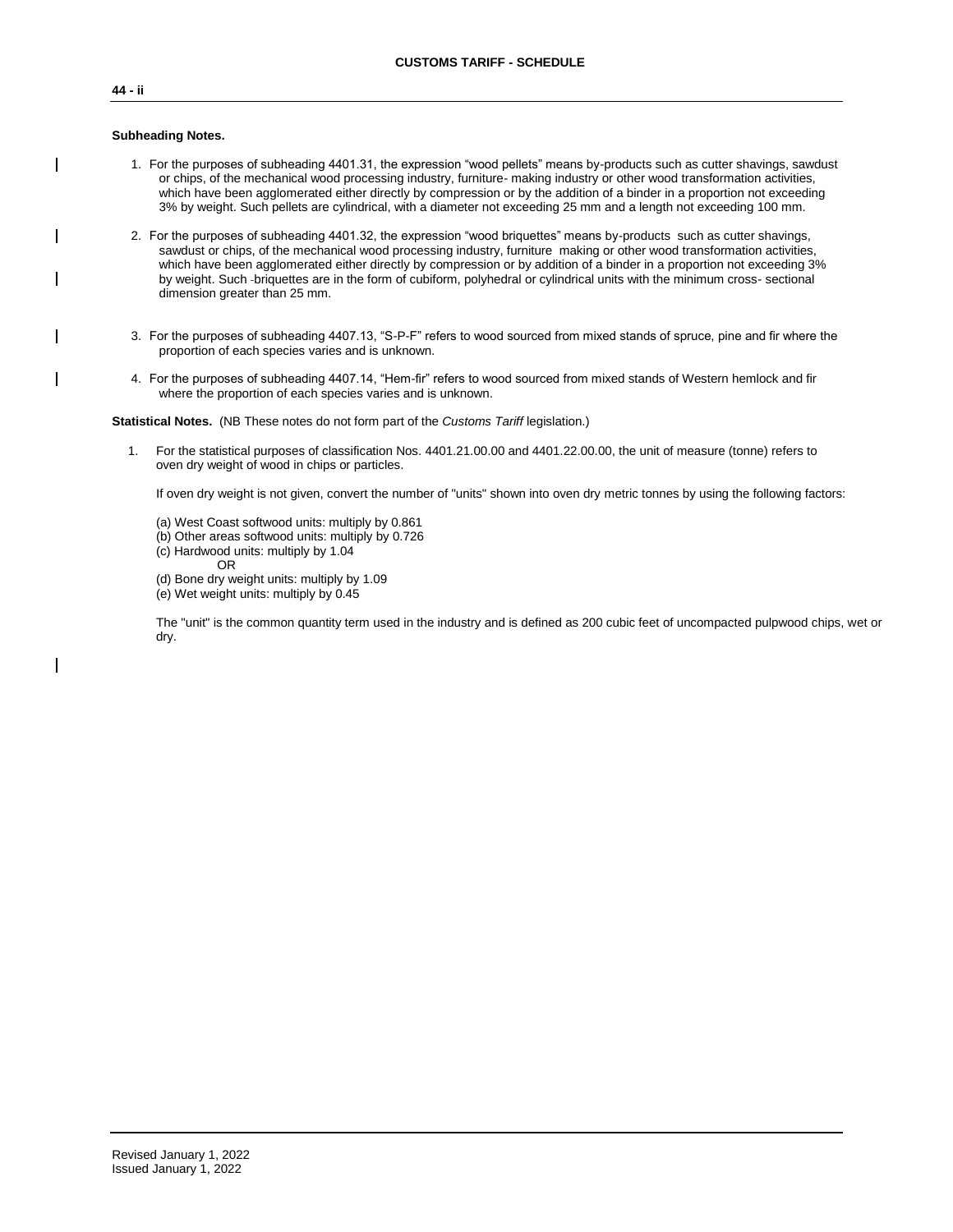| <b>Tariff</b><br>SS<br>Item | <b>Description of Goods</b>                                                                                                                                                                                              | Unit of<br>Meas. | <b>MFN</b><br>Tariff | <b>Applicable</b><br><b>Preferential Tariffs</b>                                                                            |
|-----------------------------|--------------------------------------------------------------------------------------------------------------------------------------------------------------------------------------------------------------------------|------------------|----------------------|-----------------------------------------------------------------------------------------------------------------------------|
| 44.01                       | Fuel wood, in logs, in billets, in twigs, in faggots or in similar forms;<br>wood in chips or particles; sawdust and wood waste and scrap, whether<br>or not agglomerated in logs, briquettes, pellets or similar forms. |                  |                      |                                                                                                                             |
|                             | -Fuel wood, in logs, in billets, in twigs, in faggots or in similar forms:                                                                                                                                               |                  |                      |                                                                                                                             |
|                             | 4401.11.00 00 - - Coniferous                                                                                                                                                                                             | KGM              | Free                 | CCCT, LDCT, GPT, UST,<br>MXT, CIAT, CT, CRT, IT,<br>NT, SLT, PT, COLT, JT,<br>PAT, HNT, KRT, CEUT,<br>UAT, CPTPT, UKT: Free |
|                             | 4401.12.00 00 - - Non-coniferous                                                                                                                                                                                         | KGM              | Free                 | CCCT, LDCT, GPT, UST,<br>MXT, CIAT, CT, CRT, IT,<br>NT, SLT, PT, COLT, JT,<br>PAT, HNT, KRT, CEUT,<br>UAT, CPTPT, UKT: Free |
|                             | -Wood in chips or particles:                                                                                                                                                                                             |                  |                      |                                                                                                                             |
|                             | 4401.21.00 00 - - Coniferous                                                                                                                                                                                             | <b>TNE</b>       | Free                 | CCCT, LDCT, GPT, UST,<br>MXT, CIAT, CT, CRT, IT,<br>NT, SLT, PT, COLT, JT,<br>PAT, HNT, KRT, CEUT,<br>UAT, CPTPT, UKT: Free |
|                             | 4401.22.00 00 - - Non-coniferous                                                                                                                                                                                         | <b>TNE</b>       | Free                 | CCCT, LDCT, GPT, UST,<br>MXT, CIAT, CT, CRT, IT,<br>NT, SLT, PT, COLT, JT,<br>PAT, HNT, KRT, CEUT,<br>UAT, CPTPT, UKT: Free |
|                             | -Sawdust and wood waste and scrap agglomerated, in logs, briquettes,<br>pellets or similar forms:                                                                                                                        |                  |                      |                                                                                                                             |
|                             | 4401.31.00 00 - - Wood pellets                                                                                                                                                                                           | <b>KGM</b>       | Free                 | CCCT, LDCT, GPT, UST,<br>MXT, CIAT, CT, CRT, IT,<br>NT, SLT, PT, COLT, JT,<br>PAT, HNT, KRT, CEUT,<br>UAT, CPTPT, UKT: Free |
|                             | 4401.32.00 00 - - Wood briquettes                                                                                                                                                                                        | KGM              | Free                 | CCCT, LDCT, GPT, UST,<br>MXT, CIAT, CT, CRT, IT,<br>NT, SLT, PT, COLT, JT,<br>PAT, HNT, KRT, CEUT,<br>UAT, CPTPT, UKT: Free |
| 4401.39.00 00 - - Other     |                                                                                                                                                                                                                          | KGM              | Free                 | CCCT, LDCT, GPT, UST,<br>MXT, CIAT, CT, CRT, IT,<br>NT, SLT, PT, COLT, JT,<br>PAT, HNT, KRT, CEUT,<br>UAT, CPTPT, UKT: Free |
|                             | -Sawdust and wood waste and scrap, not agglomerated:                                                                                                                                                                     |                  |                      |                                                                                                                             |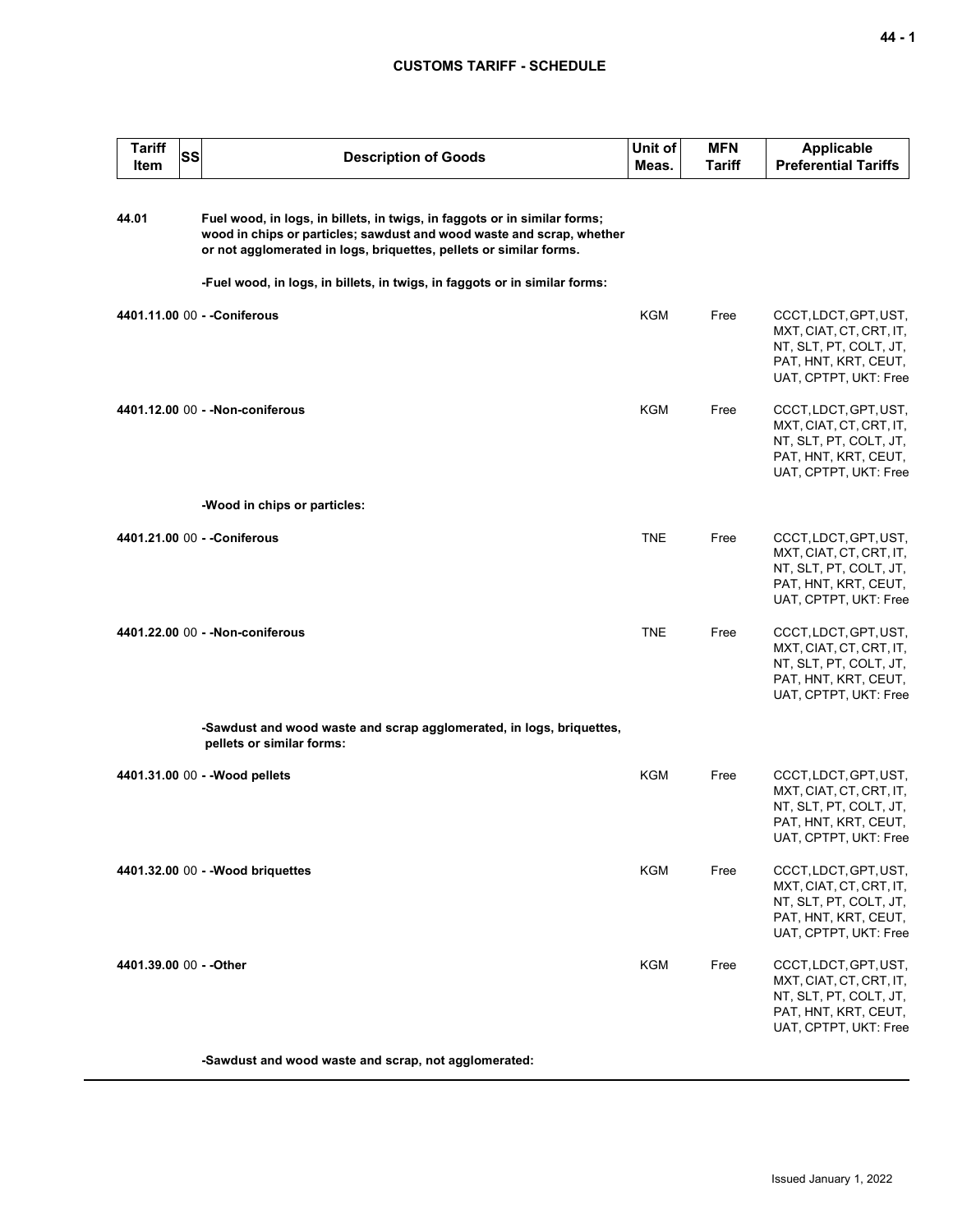| <b>Tariff</b><br>SS<br>Item | <b>Description of Goods</b>                                                                                            | Unit of<br>Meas. | <b>MFN</b><br><b>Tariff</b> | <b>Applicable</b><br><b>Preferential Tariffs</b>                                                                            |
|-----------------------------|------------------------------------------------------------------------------------------------------------------------|------------------|-----------------------------|-----------------------------------------------------------------------------------------------------------------------------|
| 4401.41.00 00 - - Sawdust   |                                                                                                                        | <b>KGM</b>       | Free                        | CCCT, LDCT, GPT, UST,<br>MXT, CIAT, CT, CRT, IT,<br>NT, SLT, PT, COLT, JT,<br>PAT, HNT, KRT, CEUT,<br>UAT, CPTPT, UKT: Free |
| 4401.49.00 00 - - Other     |                                                                                                                        | KGM              | Free                        | CCCT, LDCT, GPT, UST,<br>MXT, CIAT, CT, CRT, IT,<br>NT, SLT, PT, COLT, JT,<br>PAT, HNT, KRT, CEUT,<br>UAT, CPTPT, UKT: Free |
| 44.02                       | Wood charcoal (including shell or nut charcoal), whether or not<br>agglomerated.                                       |                  |                             |                                                                                                                             |
| 4402.10                     | -Of bamboo                                                                                                             |                  |                             |                                                                                                                             |
|                             | 4402.10.10 00 - - - Wood charcoal (not including shell or nut charcoal), containing 10% or less<br>by weight of binder | <b>TNE</b>       | Free                        | CCCT, LDCT, GPT, UST,<br>MXT, CIAT, CT, CRT, IT,<br>NT, SLT, PT, COLT, JT,<br>PAT, HNT, KRT, CEUT,<br>UAT, CPTPT, UKT: Free |
| 4402.10.90 00 - - - Other   |                                                                                                                        | <b>TNE</b>       | 6.5%                        | CCCT, LDCT, GPT, UST,<br>MXT, CIAT, CT, CRT, IT,<br>NT, SLT, PT, COLT, JT,<br>PAT, HNT, KRT, CEUT,<br>UAT, CPTPT, UKT: Free |
| 4402.20                     | -Of shell or nut                                                                                                       |                  |                             |                                                                                                                             |
|                             | 4402.20.10 00 - - - Charcoal of coconut shell for use in the manufacture of activated carbon                           | <b>TNE</b>       | Free                        | CCCT, LDCT, GPT, UST,<br>MXT, CIAT, CT, CRT, IT,<br>NT, SLT, PT, COLT, JT,<br>PAT, HNT, KRT, CEUT,<br>UAT, CPTPT, UKT: Free |
| 4402.20.90 00 - - - Other   |                                                                                                                        | <b>TNE</b>       | 6.5%                        | CCCT, LDCT, GPT, UST,<br>MXT, CIAT, CT, CRT, IT,<br>NT, SLT, PT, COLT, JT,<br>PAI, HNI, KRI, CEUI,<br>UAT, CPTPT, UKT: Free |
| 4402.90                     | -Other                                                                                                                 |                  |                             |                                                                                                                             |
|                             | 4402.90.10 00 - - - Wood charcoal (not including shell or nut charcoal), containing 10% or less<br>by weight of binder | <b>TNE</b>       | Free                        | CCCT, LDCT, GPT, UST,<br>MXT, CIAT, CT, CRT, IT,<br>NT, SLT, PT, COLT, JT,<br>PAT, HNT, KRT, CEUT,<br>UAT, CPTPT, UKT: Free |
| 4402.90.90 00 - - - Other   |                                                                                                                        | TNE              | 6.5%                        | CCCT, LDCT, GPT, UST,<br>MXT, CIAT, CT, CRT, IT,<br>NT, SLT, PT, COLT, JT,<br>PAT, HNT, KRT, CEUT,<br>UAT, CPTPT, UKT: Free |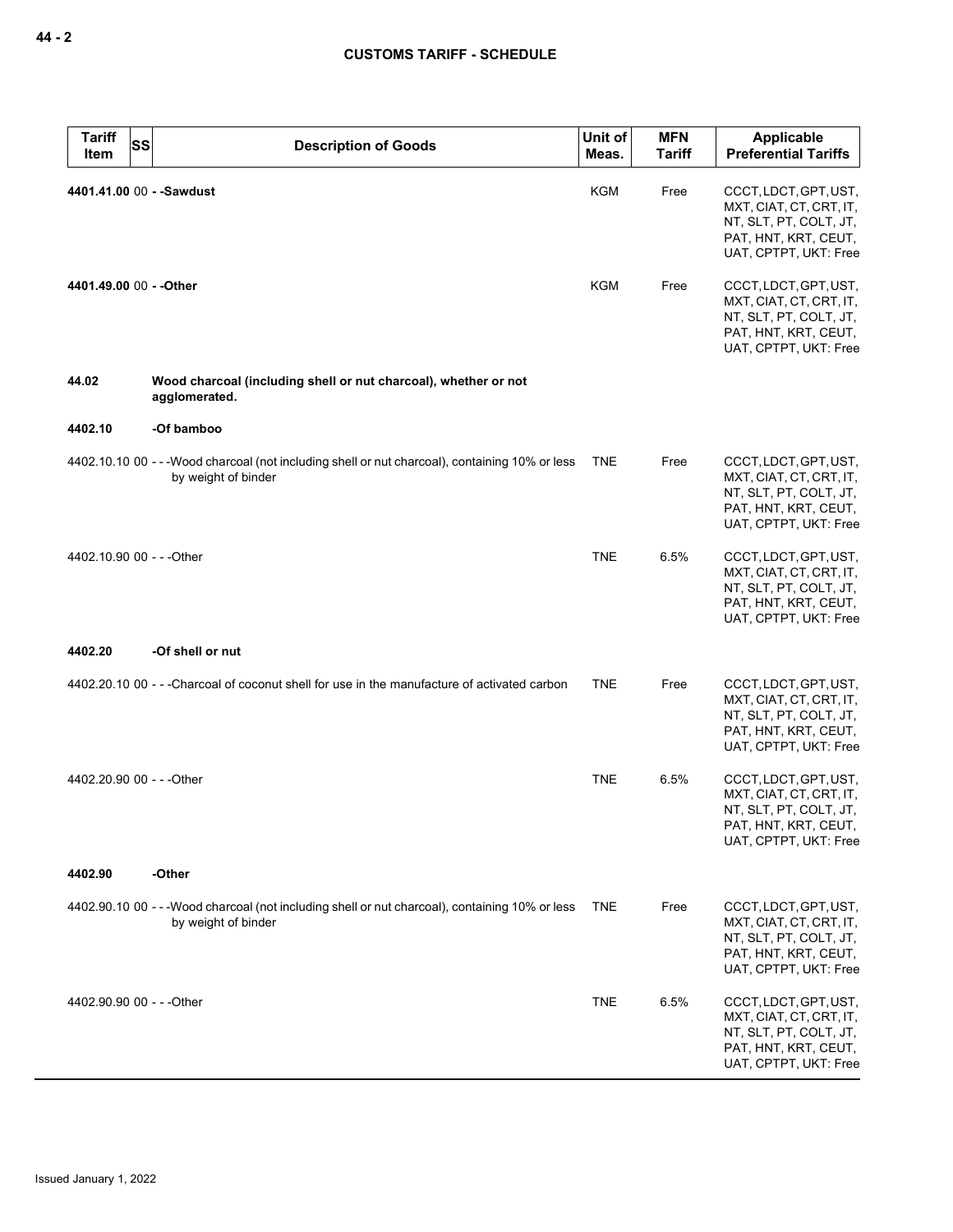| <b>Tariff</b><br>Item | SS<br><b>Description of Goods</b>                                                                                   | Unit of<br>Meas.                                     | <b>MFN</b><br><b>Tariff</b> | Applicable<br><b>Preferential Tariffs</b>                                                                                   |
|-----------------------|---------------------------------------------------------------------------------------------------------------------|------------------------------------------------------|-----------------------------|-----------------------------------------------------------------------------------------------------------------------------|
| 44.03                 | Wood in the rough, whether or not stripped of bark or sapwood, or<br>roughly squared.                               |                                                      |                             |                                                                                                                             |
|                       | -Treated with paint, stains, creosote or other preservatives:                                                       |                                                      |                             |                                                                                                                             |
|                       | 4403.11.00 00 - - Coniferous                                                                                        | <b>MTQ</b>                                           | Free                        | CCCT, LDCT, GPT, UST,<br>MXT, CIAT, CT, CRT, IT,<br>NT, SLT, PT, COLT, JT,<br>PAT, HNT, KRT, CEUT,<br>UAT, CPTPT, UKT: Free |
|                       | 4403.12.00 00 - - Non-coniferous                                                                                    | <b>MTQ</b>                                           | Free                        | CCCT, LDCT, GPT, UST,<br>MXT, CIAT, CT, CRT, IT,<br>NT, SLT, PT, COLT, JT,<br>PAT, HNT, KRT, CEUT,<br>UAT, CPTPT, UKT: Free |
|                       | -Other, coniferous:                                                                                                 |                                                      |                             |                                                                                                                             |
| 4403.21.00            | - -Of pine (Pinus spp.), of which the smallest cross-sectional dimension<br>is 15 cm or more                        |                                                      | Free                        | CCCT, LDCT, GPT, UST,<br>MXT, CIAT, CT, CRT, IT,<br>NT, SLT, PT, COLT, JT,<br>PAT, HNT, KRT, CEUT,<br>UAT, CPTPT, UKT: Free |
|                       |                                                                                                                     | <b>MTR</b><br><b>MTQ</b><br><b>MTQ</b><br>MTQ        |                             |                                                                                                                             |
| 4403.22.00            | - -Of pine (Pinus spp.), other                                                                                      |                                                      | Free                        | CCCT, LDCT, GPT, UST,<br>MXT, CIAT, CT, CRT, IT,<br>NT, SLT, PT, COLT, JT,<br>PAT, HNT, KRT, CEUT,<br>UAT, CPTPT, UKT: Free |
|                       |                                                                                                                     | <b>MTR</b><br><b>MTQ</b><br><b>MTQ</b><br><b>MTQ</b> |                             |                                                                                                                             |
| 4403.23.00            | - -Of fir (Abies spp.) and spruce (Picea spp.), of which the smallest<br>cross-sectional dimension is 15 cm or more |                                                      | Free                        | CCCT, LDCT, GPT, UST,<br>MXT, CIAT, CT, CRT, IT,<br>NT, SLT, PT, COLT, JT,<br>PAT, HNT, KRT, CEUT,<br>UAT, CPTPT, UKT: Free |
|                       | - - - - - Other:                                                                                                    | <b>MTR</b><br><b>MTQ</b><br><b>MTQ</b>               |                             |                                                                                                                             |
| 4403.24.00            | - -Of fir (Abies spp.) and spruce (Picea spp.), other                                                               | <b>MTQ</b>                                           | Free                        | CCCT, LDCT, GPT, UST,<br>MXT, CIAT, CT, CRT, IT,<br>NT, SLT, PT, COLT, JT,<br>PAT, HNT, KRT, CEUT,<br>UAT, CPTPT, UKT: Free |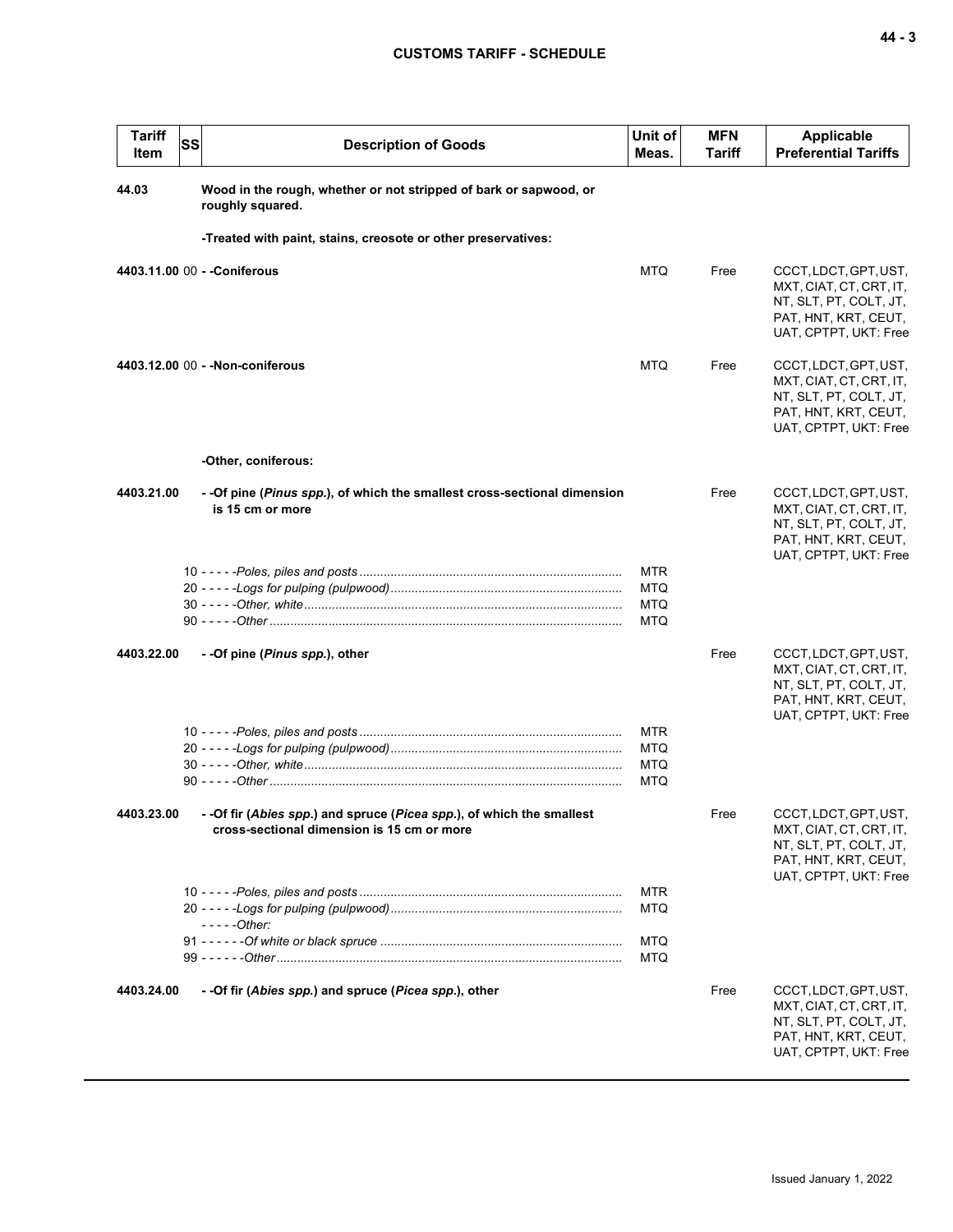| <b>Tariff</b><br>Item   | <b>SS</b> | <b>Description of Goods</b>                                                    | Unit of<br>Meas. | <b>MFN</b><br>Tariff | Applicable<br><b>Preferential Tariffs</b>                                                                                   |
|-------------------------|-----------|--------------------------------------------------------------------------------|------------------|----------------------|-----------------------------------------------------------------------------------------------------------------------------|
|                         |           |                                                                                | <b>MTR</b>       |                      |                                                                                                                             |
|                         |           | $---Other:$                                                                    | <b>MTQ</b>       |                      |                                                                                                                             |
|                         |           |                                                                                | <b>MTQ</b>       |                      |                                                                                                                             |
|                         |           |                                                                                | <b>MTQ</b>       |                      |                                                                                                                             |
| 4403.25.00              |           | - - Other, of which the smallest cross-sectional dimension is 15 cm or<br>more |                  | Free                 | CCCT, LDCT, GPT, UST,<br>MXT, CIAT, CT, CRT, IT,                                                                            |
|                         |           |                                                                                |                  |                      | NT, SLT, PT, COLT, JT,<br>PAT, HNT, KRT, CEUT,<br>UAT, CPTPT, UKT: Free                                                     |
|                         |           |                                                                                | <b>MTR</b>       |                      |                                                                                                                             |
|                         |           | $---Other:$                                                                    | MTQ              |                      |                                                                                                                             |
|                         |           |                                                                                | <b>MTQ</b>       |                      |                                                                                                                             |
|                         |           |                                                                                | <b>MTQ</b>       |                      |                                                                                                                             |
|                         |           |                                                                                | MTQ              |                      |                                                                                                                             |
|                         |           |                                                                                | MTQ              |                      |                                                                                                                             |
| 4403.26.00              |           | - -Other                                                                       |                  | Free                 | CCCT, LDCT, GPT, UST,<br>MXT, CIAT, CT, CRT, IT,<br>NT, SLT, PT, COLT, JT,<br>PAT, HNT, KRT, CEUT,<br>UAT, CPTPT, UKT: Free |
|                         |           |                                                                                | MTR              |                      |                                                                                                                             |
|                         |           | $---Other:$                                                                    | <b>MTQ</b>       |                      |                                                                                                                             |
|                         |           |                                                                                | MTQ              |                      |                                                                                                                             |
|                         |           |                                                                                | <b>MTQ</b>       |                      |                                                                                                                             |
|                         |           |                                                                                | <b>MTQ</b>       |                      |                                                                                                                             |
|                         |           |                                                                                | <b>MTQ</b>       |                      |                                                                                                                             |
|                         |           | -Other, of tropical wood:                                                      |                  |                      |                                                                                                                             |
|                         |           | 4403.41.00 00 - -Dark Red Meranti, Light Red Meranti and Meranti Bakau         | <b>MTQ</b>       | Free                 | CCCT, LDCT, GPT, UST,<br>MXT, CIAT, CT, CRT, IT,<br>NT, SLT, PT, COLT, JT,<br>PAT, HNT, KRT, CEUT,<br>UAT, CPTPT, UKT: Free |
| 4403.42.00 00 - -Teak   |           |                                                                                | MTQ              | Free                 | CCCT, LDCT, GPT, UST,<br>MXT, CIAT, CT, CRT, IT,<br>NT, SLT, PT, COLT, JT,<br>PAT, HNT, KRT, CEUT,<br>UAT, CPTPT, UKT: Free |
| 4403.49.00 00 - - Other |           |                                                                                | <b>MTQ</b>       | Free                 | CCCT, LDCT, GPT, UST,<br>MXT, CIAT, CT, CRT, IT,<br>NT, SLT, PT, COLT, JT,<br>PAT, HNT, KRT, CEUT,<br>UAT, CPTPT, UKT: Free |

**-Other:**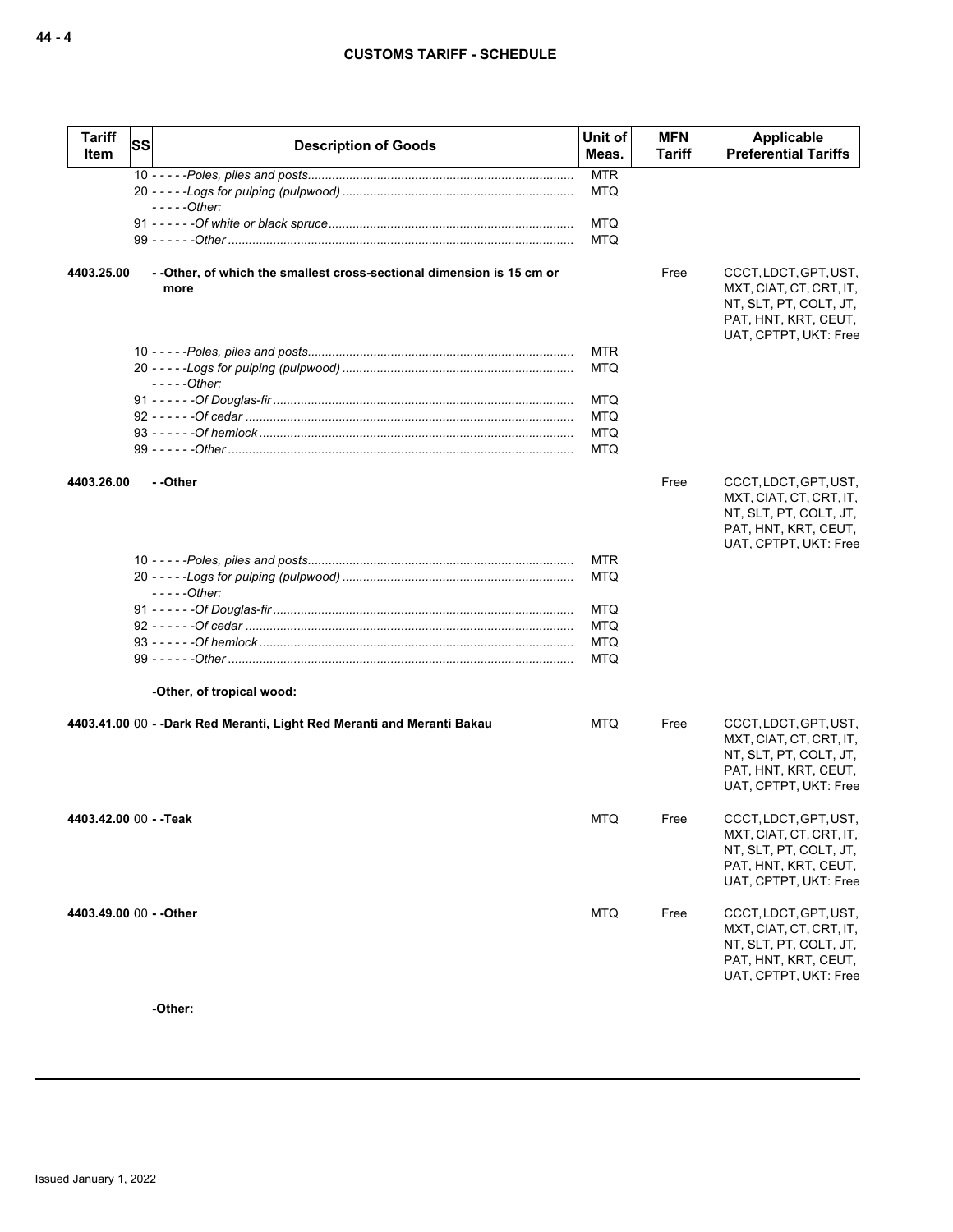$\mathbf{I}$ 

| <b>Tariff</b><br>SS<br>Item | <b>Description of Goods</b>                                                                                  | Unit of<br>Meas.         | <b>MFN</b><br><b>Tariff</b> | <b>Applicable</b><br><b>Preferential Tariffs</b>                                                                            |
|-----------------------------|--------------------------------------------------------------------------------------------------------------|--------------------------|-----------------------------|-----------------------------------------------------------------------------------------------------------------------------|
| 4403.91.00                  | - - Of oak (Quercus spp.)                                                                                    |                          | Free                        | CCCT, LDCT, GPT, UST,                                                                                                       |
|                             |                                                                                                              |                          |                             | MXT, CIAT, CT, CRT, IT,<br>NT, SLT, PT, COLT, JT,<br>PAT, HNT, KRT, CEUT,<br>UAT, CPTPT, UKT: Free                          |
|                             |                                                                                                              | <b>MTQ</b><br><b>MTQ</b> |                             |                                                                                                                             |
|                             | 4403.93.00 00 - - Of beech (Fagus spp.), of which the smallest cross-sectional<br>dimension is 15 cm or more | MTQ                      | Free                        | CCCT, LDCT, GPT, UST,<br>MXT, CIAT, CT, CRT, IT,<br>NT, SLT, PT, COLT, JT,<br>PAT, HNT, KRT, CEUT,<br>UAT, CPTPT, UKT: Free |
|                             | 4403.94.00 00 - - Of beech (Fagus spp.), other                                                               | <b>MTQ</b>               | Free                        | CCCT, LDCT, GPT, UST,<br>MXT, CIAT, CT, CRT, IT,<br>NT, SLT, PT, COLT, JT,<br>PAT, HNT, KRT, CEUT,<br>UAT, CPTPT, UKT: Free |
| 4403.95.00                  | - - Of birch (Betula spp.), of which the smallest cross-sectional<br>dimension is 15 cm or more              |                          | Free                        | CCCT, LDCT, GPT, UST,<br>MXT, CIAT, CT, CRT, IT,<br>NT, SLT, PT, COLT, JT,<br>PAT, HNT, KRT, CEUT,<br>UAT, CPTPT, UKT: Free |
|                             |                                                                                                              | <b>MTQ</b><br><b>MTQ</b> |                             |                                                                                                                             |
|                             | 4403.96.00 00 - - Of birch (Betula spp.), other                                                              | <b>MTQ</b>               | Free                        | CCCT, LDCT, GPT, UST,<br>MXT, CIAT, CT, CRT, IT,<br>NT, SLT, PT, COLT, JT,<br>PAT, HNT, KRT, CEUT,<br>UAT, CPTPT, UKT: Free |
| 4403.97.00                  | - -Of poplar and aspen (Populus spp.)                                                                        |                          | Free                        | CCCT, LDCT, GPT, UST,<br>MXT, CIAT, CT, CRT, IT,<br>NT, SLT, PT, COLT, JT,<br>PAT, HNT, KRT, CEUT,<br>UAT, CPTPT, UKT: Free |
|                             |                                                                                                              | <b>MTQ</b><br><b>MTQ</b> |                             |                                                                                                                             |
|                             | 4403.98.00 00 - - Of eucalyptus (Eucalyptus spp.)                                                            | <b>MTQ</b>               | Free                        | CCCT, LDCT, GPT, UST,<br>MXT, CIAT, CT, CRT, IT,<br>NT, SLT, PT, COLT, JT,<br>PAT, HNT, KRT, CEUT,<br>UAT, CPTPT, UKT: Free |
| 4403.99.00                  | - -Other                                                                                                     |                          | Free                        | CCCT, LDCT, GPT, UST,<br>MXT, CIAT, CT, CRT, IT,<br>NT, SLT, PT, COLT, JT,<br>PAT, HNT, KRT, CEUT,<br>UAT, CPTPT, UKT: Free |
|                             | $---Other:$                                                                                                  | <b>MTQ</b><br><b>MTQ</b> |                             |                                                                                                                             |
|                             |                                                                                                              | <b>MTQ</b>               |                             |                                                                                                                             |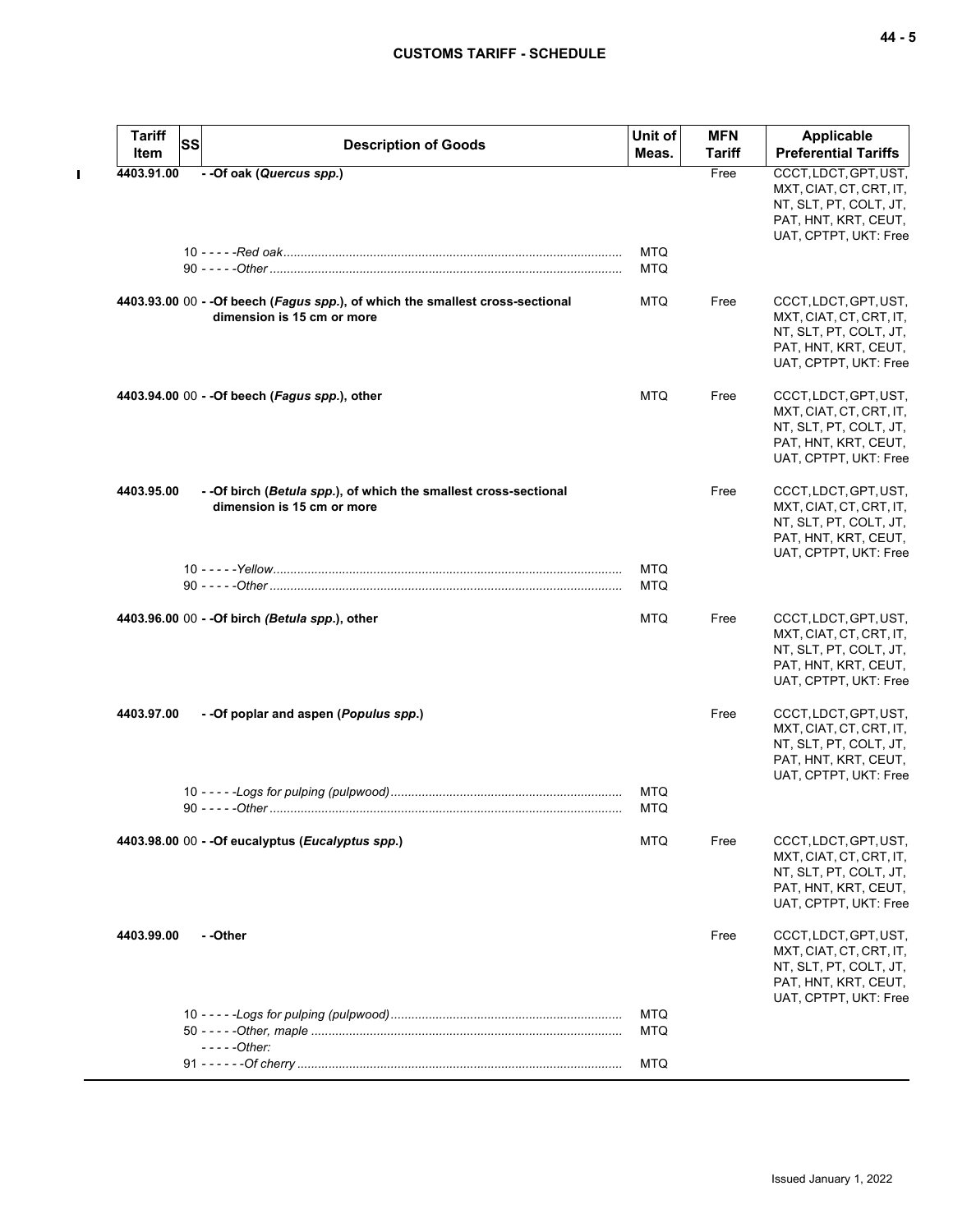| <b>Tariff</b><br><b>Item</b> | SS | <b>Description of Goods</b>                                                                                                                                                                                                                                                               | Unit of<br>Meas.                                     | <b>MFN</b><br><b>Tariff</b> | <b>Applicable</b><br><b>Preferential Tariffs</b>                                                                            |
|------------------------------|----|-------------------------------------------------------------------------------------------------------------------------------------------------------------------------------------------------------------------------------------------------------------------------------------------|------------------------------------------------------|-----------------------------|-----------------------------------------------------------------------------------------------------------------------------|
|                              |    |                                                                                                                                                                                                                                                                                           | <b>MTQ</b><br><b>MTQ</b><br><b>MTQ</b><br><b>MTQ</b> |                             |                                                                                                                             |
| 44.04                        |    | Hoopwood; split poles; piles, pickets and stakes of wood, pointed but<br>not sawn lengthwise; wooden sticks, roughly trimmed but not turned,<br>bent or otherwise worked, suitable for the manufacture of walking-<br>sticks, umbrellas, tool handles or the like; chipwood and the like. |                                                      |                             |                                                                                                                             |
|                              |    | 4404.10.00 00 - Coniferous                                                                                                                                                                                                                                                                |                                                      | Free                        | CCCT, LDCT, GPT, UST,<br>MXT, CIAT, CT, CRT, IT,<br>NT, SLT, PT, COLT, JT,<br>PAT, HNT, KRT, CEUT,<br>UAT, CPTPT, UKT: Free |
|                              |    | 4404.20.00 00 -Non-coniferous                                                                                                                                                                                                                                                             |                                                      | Free                        | CCCT, LDCT, GPT, UST,<br>MXT, CIAT, CT, CRT, IT,<br>NT, SLT, PT, COLT, JT,<br>PAT, HNT, KRT, CEUT,<br>UAT, CPTPT, UKT: Free |
|                              |    | 4405.00.00 00 Wood wool; wood flour.                                                                                                                                                                                                                                                      | <b>KGM</b>                                           | Free                        | CCCT, LDCT, GPT, UST,<br>MXT, CIAT, CT, CRT, IT,<br>NT, SLT, PT, COLT, JT,<br>PAT, HNT, KRT, CEUT,<br>UAT, CPTPT, UKT: Free |
| 44.06                        |    | Railway or tramway sleepers (cross-ties) of wood.                                                                                                                                                                                                                                         |                                                      |                             |                                                                                                                             |
|                              |    | -Not impregnated:                                                                                                                                                                                                                                                                         |                                                      |                             |                                                                                                                             |
|                              |    | 4406.11.00 00 - - Coniferous                                                                                                                                                                                                                                                              | <b>NMB</b>                                           | Free                        | CCCT, LDCT, GPT, UST,<br>MXT, CIAT, CT, CRT, IT,<br>NT, SLT, PT, COLT, JT,<br>PAT, HNT, KRT, CEUT,<br>UAT, CPTPT, UKT: Free |
|                              |    | 4406.12.00 00 - - Non-coniferous                                                                                                                                                                                                                                                          | <b>NMB</b>                                           | Free                        | CCCT, LDCT, GPT, UST,<br>MXT, CIAT, CT, CRT, IT,<br>NT, SLT, PT, COLT, JT,<br>PAT, HNT, KRT, CEUT,<br>UAT, CPTPT, UKT: Free |
|                              |    | -Other:                                                                                                                                                                                                                                                                                   |                                                      |                             |                                                                                                                             |
| 4406.91.00                   |    | - -Coniferous                                                                                                                                                                                                                                                                             |                                                      | Free                        | CCCT, LDCT, GPT, UST,<br>MXT, CIAT, CT, CRT, IT,<br>NT, SLT, PT, COLT, JT,<br>PAT, HNT, KRT, CEUT,<br>UAT, CPTPT, UKT: Free |
|                              |    |                                                                                                                                                                                                                                                                                           | NMB<br>NMB                                           |                             |                                                                                                                             |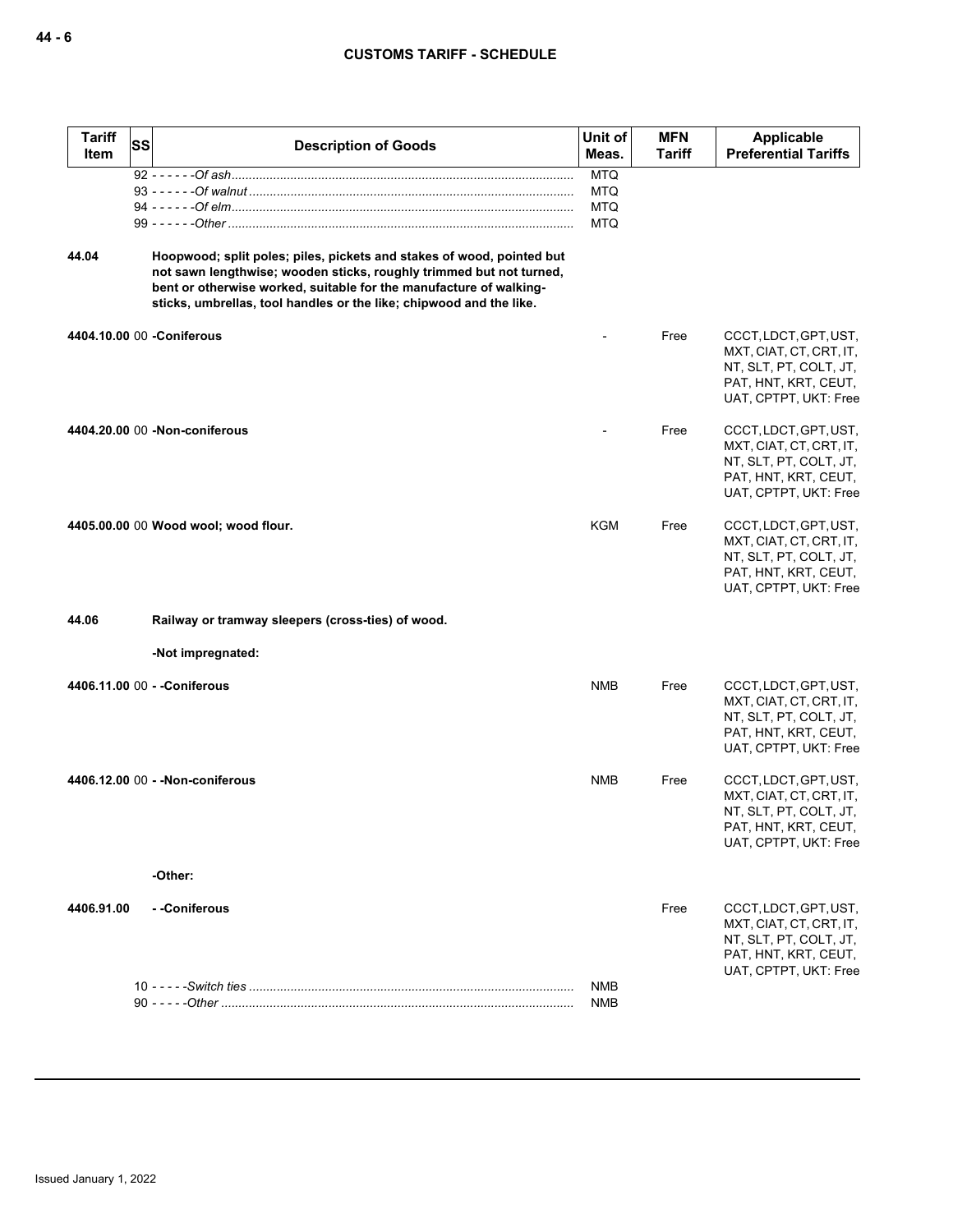| <b>Tariff</b> | SS |                                                                                          | Unit of           | <b>MFN</b> | <b>Applicable</b>                             |
|---------------|----|------------------------------------------------------------------------------------------|-------------------|------------|-----------------------------------------------|
| Item          |    | <b>Description of Goods</b>                                                              | Meas.             | Tariff     | <b>Preferential Tariffs</b>                   |
| 4406.92.00    |    | - - Non-coniferous                                                                       |                   | Free       | CCCT, LDCT, GPT, UST,                         |
|               |    |                                                                                          |                   |            | MXT, CIAT, CT, CRT, IT,                       |
|               |    |                                                                                          |                   |            | NT, SLT, PT, COLT, JT,                        |
|               |    |                                                                                          |                   |            | PAT, HNT, KRT, CEUT,                          |
|               |    |                                                                                          |                   |            | UAT, CPTPT, UKT: Free                         |
|               |    |                                                                                          | <b>NMB</b><br>NMB |            |                                               |
|               |    |                                                                                          |                   |            |                                               |
| 44.07         |    | Wood sawn or chipped lengthwise, sliced or peeled, whether or not                        |                   |            |                                               |
|               |    | planed, sanded or end-jointed, of a thickness exceeding 6 mm.                            |                   |            |                                               |
|               |    | -Coniferous:                                                                             |                   |            |                                               |
| 4407.11.00    |    | - -Of pine (Pinus spp.)                                                                  |                   | Free       | CCCT, LDCT, GPT, UST,                         |
|               |    |                                                                                          |                   |            | MXT, CIAT, CT, CRT, IT,                       |
|               |    |                                                                                          |                   |            | NT, SLT, PT, COLT, JT,                        |
|               |    |                                                                                          |                   |            | PAT, HNT, KRT, CEUT,                          |
|               |    |                                                                                          |                   |            | UAT, CPTPT, UKT: Free                         |
|               |    | - - - - -Dressed:                                                                        |                   |            |                                               |
|               |    |                                                                                          | <b>MTQ</b>        |            |                                               |
|               |    |                                                                                          | MTQ               |            |                                               |
|               |    |                                                                                          | MTQ               |            |                                               |
|               |    |                                                                                          | MTQ<br><b>MTQ</b> |            |                                               |
|               |    |                                                                                          | MTQ               |            |                                               |
|               |    | - - - - -Rough:                                                                          |                   |            |                                               |
|               |    |                                                                                          | MTQ               |            |                                               |
|               |    |                                                                                          | <b>MTQ</b>        |            |                                               |
|               |    |                                                                                          | MTQ               |            |                                               |
|               |    |                                                                                          | MTQ               |            |                                               |
| 4407.12.00    |    | - -Of fir (Abies spp.) and spruce (Picea spp.)                                           |                   | Free       | CCCT, LDCT, GPT, UST,                         |
|               |    |                                                                                          |                   |            | MXT, CIAT, CT, CRT, IT,                       |
|               |    |                                                                                          |                   |            | NT, SLT, PT, COLT, JT,                        |
|               |    |                                                                                          |                   |            | PAT, HNT, KRT, CEUT,                          |
|               |    |                                                                                          |                   |            | UAT, CPTPT, UKT: Free                         |
|               |    | $---Dressed:$                                                                            |                   |            |                                               |
|               |    | <u> 11 - - - - - -Fir………………………………………………………………………………………</u>                               | MTQ               |            |                                               |
|               |    |                                                                                          | MTQ               |            |                                               |
|               |    | - - - - -Rough:                                                                          |                   |            |                                               |
|               |    |                                                                                          | MTQ               |            |                                               |
|               |    |                                                                                          | MTQ               |            |                                               |
|               |    | 4407.13.00 00 - -Of S-P-F (spruce (Picea spp.), pine (Pinus spp.) and fir (Abies spp.))  | <b>MTQ</b>        | Free       | CCCT, LDCT, GPT, UST,                         |
|               |    |                                                                                          |                   |            | MXT, CIAT, CT, CRT, IT,                       |
|               |    |                                                                                          |                   |            | NT, SLT, PT, COLT, JT,                        |
|               |    |                                                                                          |                   |            | PAT, HNT, KRT, CEUT,<br>UAT, CPTPT, UKT: Free |
|               |    |                                                                                          |                   |            |                                               |
|               |    | 4407.14.00 00 - - Of Hem-fir (Western hemlock (Tsuga heterophylla) and fir (Abies spp.)) | MTQ               | Free       | CCCT, LDCT, GPT, UST,                         |
|               |    |                                                                                          |                   |            | MXT, CIAT, CT, CRT, IT,                       |
|               |    |                                                                                          |                   |            | NT, SLT, PT, COLT, JT,                        |
|               |    |                                                                                          |                   |            | PAT, HNT, KRT, CEUT,<br>UAT, CPTPT, UKT: Free |
|               |    |                                                                                          |                   |            |                                               |
|               |    |                                                                                          |                   |            |                                               |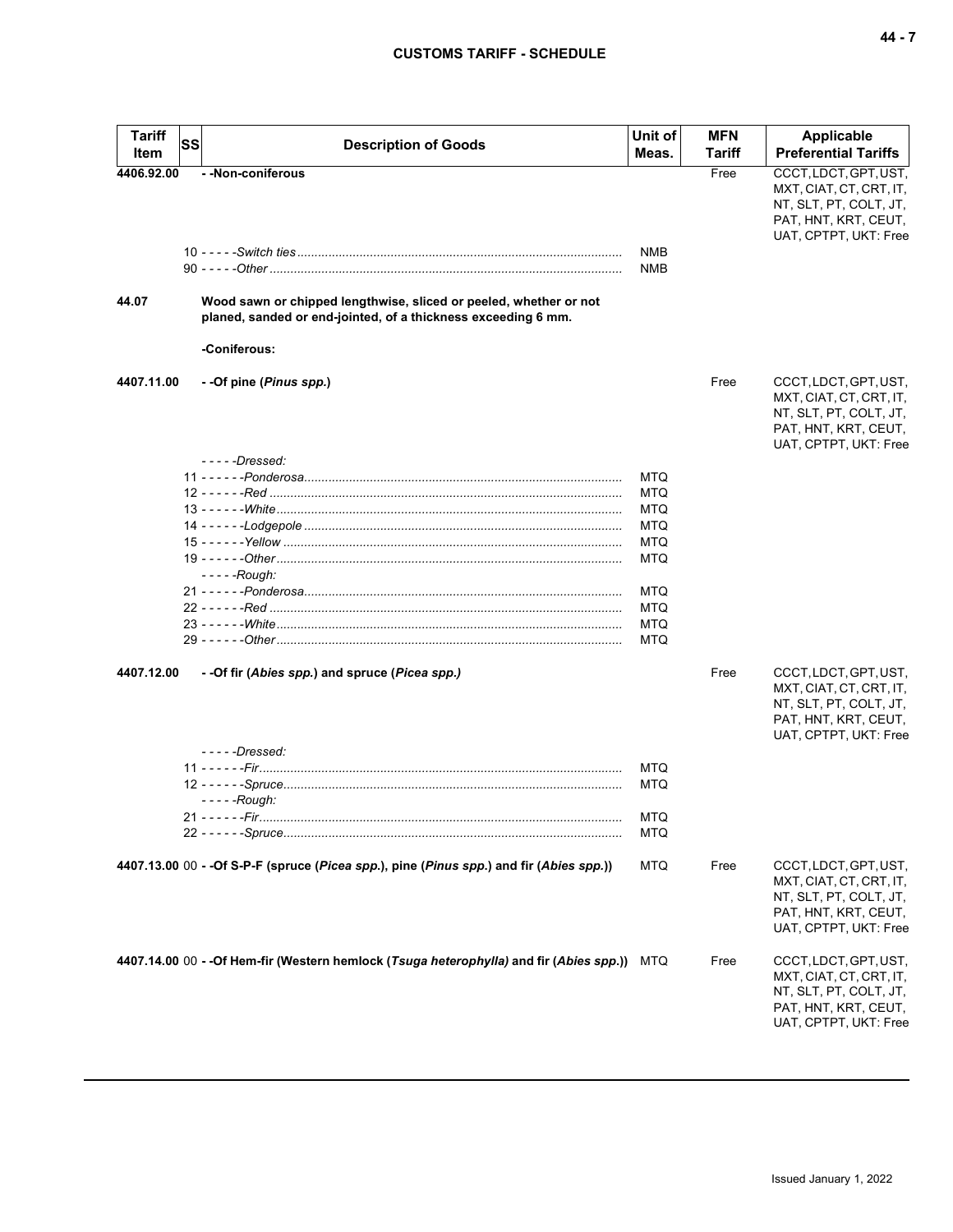| <b>Tariff</b>          | SS |                                                                                                                                                                 | Unit of    | <b>MFN</b> | <b>Applicable</b>                                                                                                           |
|------------------------|----|-----------------------------------------------------------------------------------------------------------------------------------------------------------------|------------|------------|-----------------------------------------------------------------------------------------------------------------------------|
| Item                   |    | <b>Description of Goods</b>                                                                                                                                     | Meas.      | Tariff     | <b>Preferential Tariffs</b>                                                                                                 |
| 4407.19.00             |    | - -Other                                                                                                                                                        |            | Free       | CCCT, LDCT, GPT, UST,<br>MXT, CIAT, CT, CRT, IT,<br>NT, SLT, PT, COLT, JT,<br>PAT, HNT, KRT, CEUT,<br>UAT, CPTPT, UKT: Free |
|                        |    | -----End-jointed, treated or combination species:                                                                                                               |            |            |                                                                                                                             |
|                        |    |                                                                                                                                                                 | <b>MTQ</b> |            |                                                                                                                             |
|                        |    | 12 - - - - - - Other, treated with paint, stains, creosote or other preservatives<br>-----Other, dressed:                                                       | <b>MTQ</b> |            |                                                                                                                             |
|                        |    |                                                                                                                                                                 | MTQ        |            |                                                                                                                             |
|                        |    |                                                                                                                                                                 | <b>MTQ</b> |            |                                                                                                                             |
|                        |    |                                                                                                                                                                 | MTQ        |            |                                                                                                                             |
|                        |    |                                                                                                                                                                 | MTQ        |            |                                                                                                                             |
|                        |    |                                                                                                                                                                 | MTQ        |            |                                                                                                                             |
|                        |    |                                                                                                                                                                 | <b>MTQ</b> |            |                                                                                                                             |
|                        |    | $---Other, rough:$                                                                                                                                              | MTQ        |            |                                                                                                                             |
|                        |    | 91 - - - - - - - Of Douglas-fir, having a minimum dimension less than 5.1 cm<br>92 - - - - - - Of Douglas-fir, having a minimum dimension of 5.1 cm or more but | MTQ        |            |                                                                                                                             |
|                        |    |                                                                                                                                                                 | MTQ        |            |                                                                                                                             |
|                        |    | 93 - - - - - - Of Douglas-fir, having a minimum dimension of 12.7 cm or more                                                                                    | <b>MTQ</b> |            |                                                                                                                             |
|                        |    |                                                                                                                                                                 | <b>MTQ</b> |            |                                                                                                                             |
|                        |    |                                                                                                                                                                 | <b>MTQ</b> |            |                                                                                                                             |
|                        |    |                                                                                                                                                                 | MTQ        |            |                                                                                                                             |
|                        |    |                                                                                                                                                                 | MTQ        |            |                                                                                                                             |
|                        |    |                                                                                                                                                                 | <b>MTQ</b> |            |                                                                                                                             |
|                        |    |                                                                                                                                                                 | <b>MTQ</b> |            |                                                                                                                             |
|                        |    | -Of tropical wood:                                                                                                                                              |            |            |                                                                                                                             |
|                        |    | 4407.21.00 00 - - Mahogany (Swietenia spp.)                                                                                                                     | MTQ        | Free       | CCCT, LDCT, GPT, UST,<br>MXT, CIAT, CT, CRT, IT,<br>NT, SLT, PT, COLT, JT,<br>PAT, HNT, KRT, CEUT,<br>UAT, CPTPT, UKT: Free |
|                        |    | 4407.22.00 00 - -Virola, Imbuia and Balsa                                                                                                                       | <b>MTQ</b> | Free       | CCCT, LDCT, GPT, UST,<br>MXT, CIAT, CT, CRT, IT,<br>NT, SLT, PT, COLT, JT,<br>PAT, HNT, KRT, CEUT,<br>UAT, CPTPT, UKT: Free |
| 4407.23.00 00 - - Teak |    |                                                                                                                                                                 | MTQ        | Free       | CCCT, LDCT, GPT, UST,<br>MXT, CIAT, CT, CRT, IT,<br>NT, SLT, PT, COLT, JT,<br>PAT, HNT, KRT, CEUT,<br>UAT, CPTPT, UKT: Free |
|                        |    | 4407.25.00 00 - -Dark Red Meranti, Light Red Meranti and Meranti Bakau                                                                                          | MTQ        | Free       | CCCT, LDCT, GPT, UST,<br>MXT, CIAT, CT, CRT, IT,<br>NT, SLT, PT, COLT, JT,<br>PAT, HNT, KRT, CEUT,<br>UAT, CPTPT, UKT: Free |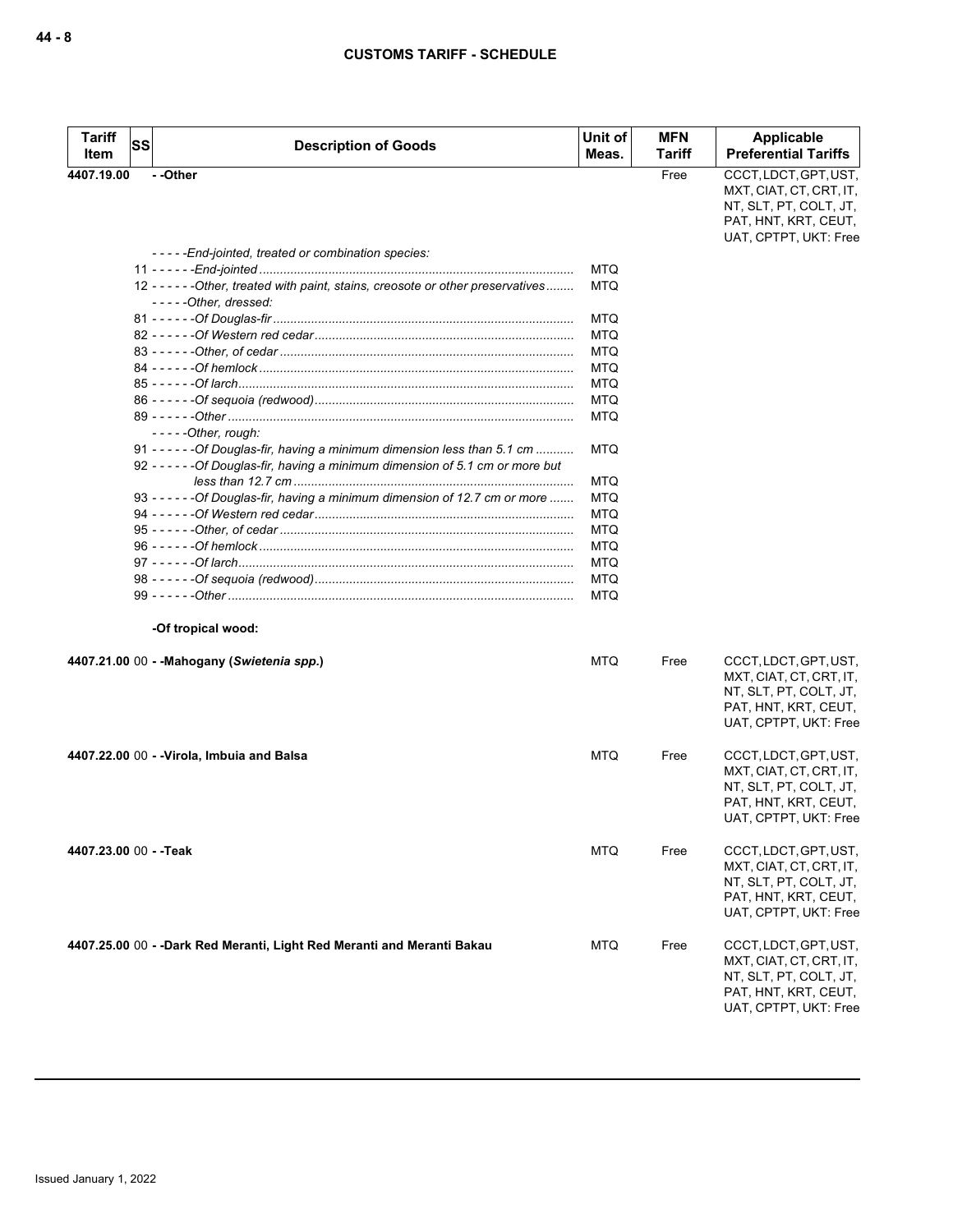| <b>Tariff</b><br><b>SS</b> | <b>Description of Goods</b>                                                         | Unit of                  | <b>MFN</b>    | <b>Applicable</b>                                                                                                           |
|----------------------------|-------------------------------------------------------------------------------------|--------------------------|---------------|-----------------------------------------------------------------------------------------------------------------------------|
| Item                       |                                                                                     | Meas.                    | <b>Tariff</b> | <b>Preferential Tariffs</b>                                                                                                 |
|                            | 4407.26.00 00 - - White Lauan, White Meranti, White Seraya, Yellow Meranti and Alan | <b>MTQ</b>               | Free          | CCCT, LDCT, GPT, UST,<br>MXT, CIAT, CT, CRT, IT,<br>NT, SLT, PT, COLT, JT,<br>PAT, HNT, KRT, CEUT,<br>UAT, CPTPT, UKT: Free |
| 4407.27.00 00 - - Sapelli  |                                                                                     | <b>MTQ</b>               | Free          | CCCT, LDCT, GPT, UST,<br>MXT, CIAT, CT, CRT, IT,<br>NT, SLT, PT, COLT, JT,<br>PAT, HNT, KRT, CEUT,<br>UAT, CPTPT, UKT: Free |
| 4407.28.00 00 - - Iroko    |                                                                                     | <b>MTQ</b>               | Free          | CCCT, LDCT, GPT, UST,<br>MXT, CIAT, CT, CRT, IT,<br>NT, SLT, PT, COLT, JT,<br>PAT, HNT, KRT, CEUT,<br>UAT, CPTPT, UKT: Free |
| 4407.29.00 00 - - Other    | -Other:                                                                             | <b>MTQ</b>               | Free          | CCCT, LDCT, GPT, UST,<br>MXT, CIAT, CT, CRT, IT,<br>NT, SLT, PT, COLT, JT,<br>PAT, HNT, KRT, CEUT,<br>UAT, CPTPT, UKT: Free |
| 4407.91.00                 | --Of oak (Quercus spp.)<br>$---Red$ oak:                                            |                          | Free          | CCCT, LDCT, GPT, UST,<br>MXT, CIAT, CT, CRT, IT,<br>NT, SLT, PT, COLT, JT,<br>PAT, HNT, KRT, CEUT,<br>UAT, CPTPT, UKT: Free |
|                            | $---Other:$                                                                         | <b>MTQ</b><br><b>MTQ</b> |               |                                                                                                                             |
|                            |                                                                                     | <b>MTQ</b><br><b>MTQ</b> |               |                                                                                                                             |
|                            | 4407.92.00 00 - - Of beech (Fagus spp.)                                             | <b>MTQ</b>               | Free          | CCCT, LDCT, GPT, UST,<br>MXI, CIAI, CI, CRI, II,<br>NT, SLT, PT, COLT, JT,<br>PAT, HNT, KRT, CEUT,<br>UAT, CPTPT, UKT: Free |
| 4407.93.00                 | - - Of maple (Acer spp.)                                                            |                          | Free          | CCCT, LDCT, GPT, UST,<br>MXT, CIAT, CT, CRT, IT,<br>NT, SLT, PT, COLT, JT,<br>PAT, HNT, KRT, CEUT,<br>UAT, CPTPT, UKT: Free |
|                            |                                                                                     | <b>MTQ</b><br>MTQ        |               |                                                                                                                             |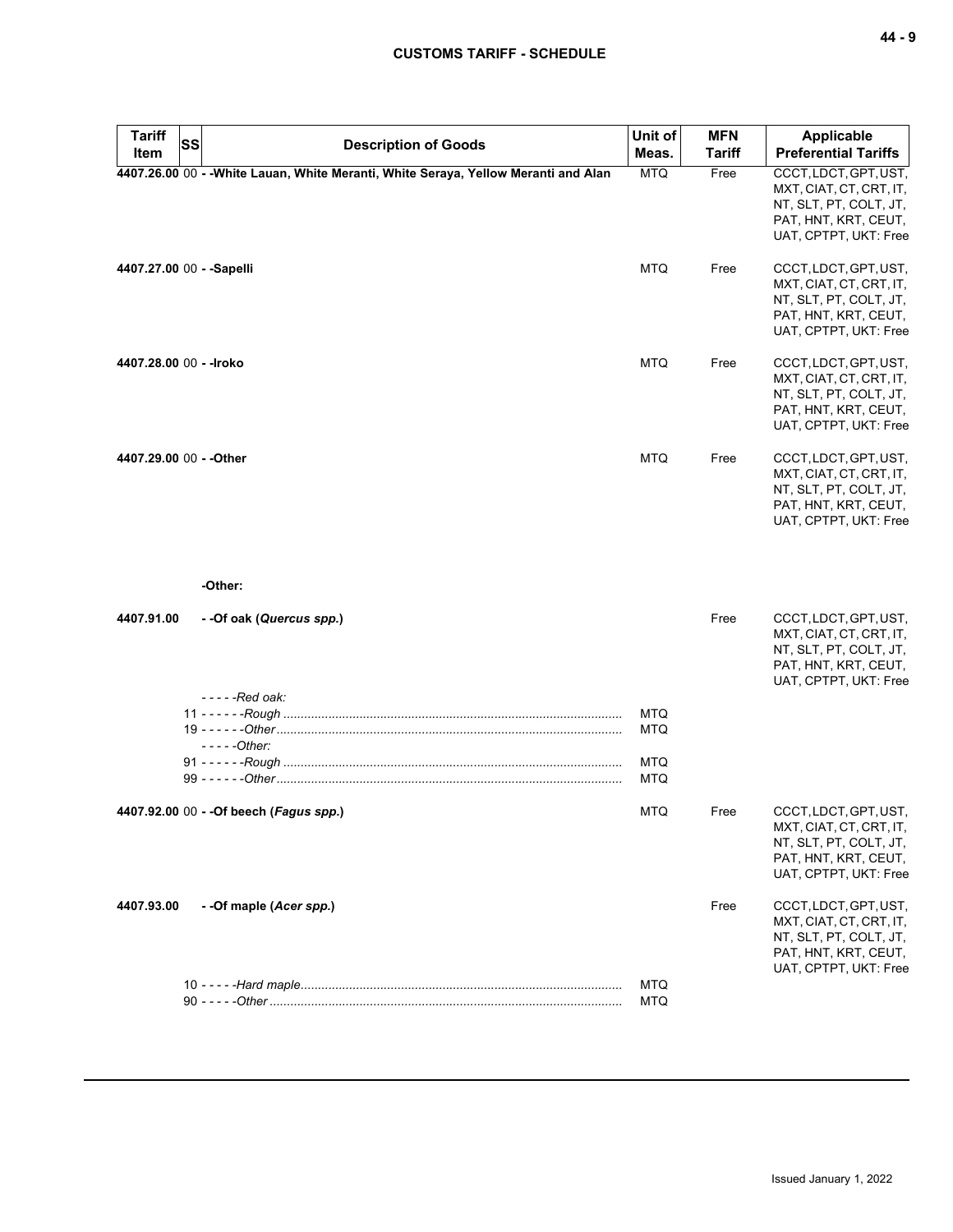| <b>Tariff</b> | SS<br><b>Description of Goods</b>                                                                                                                                                                                                                                          | Unit of                                                     | <b>MFN</b>    | <b>Applicable</b>                                                                                                           |
|---------------|----------------------------------------------------------------------------------------------------------------------------------------------------------------------------------------------------------------------------------------------------------------------------|-------------------------------------------------------------|---------------|-----------------------------------------------------------------------------------------------------------------------------|
| Item          |                                                                                                                                                                                                                                                                            | Meas.                                                       | <b>Tariff</b> | <b>Preferential Tariffs</b>                                                                                                 |
|               | 4407.94.00 00 - - Of cherry (Prunus spp.)                                                                                                                                                                                                                                  | <b>MTQ</b>                                                  | Free          | CCCT, LDCT, GPT, UST,<br>MXT, CIAT, CT, CRT, IT,<br>NT, SLT, PT, COLT, JT,<br>PAT, HNT, KRT, CEUT,<br>UAT, CPTPT, UKT: Free |
|               | 4407.95.00 00 - - Of ash (Fraxinus spp.)                                                                                                                                                                                                                                   | <b>MTQ</b>                                                  | Free          | CCCT, LDCT, GPT, UST,<br>MXT, CIAT, CT, CRT, IT,<br>NT, SLT, PT, COLT, JT,<br>PAT, HNT, KRT, CEUT,<br>UAT, CPTPT, UKT: Free |
|               | 4407.96.00 00 - - Of birch (Betula spp.)                                                                                                                                                                                                                                   | <b>MTQ</b>                                                  | Free          | CCCT, LDCT, GPT, UST,<br>MXT, CIAT, CT, CRT, IT,<br>NT, SLT, PT, COLT, JT,<br>PAT, HNT, KRT, CEUT,<br>UAT, CPTPT, UKT: Free |
|               | $4407.97.00$ 00 - -Of poplar and aspen ( <i>Populus spp.</i> )                                                                                                                                                                                                             | <b>MTQ</b>                                                  | Free          | CCCT, LDCT, GPT, UST,<br>MXT, CIAT, CT, CRT, IT,<br>NT, SLT, PT, COLT, JT,<br>PAT, HNT, KRT, CEUT,<br>UAT, CPTPT, UKT: Free |
| 4407.99.00    | - -Other                                                                                                                                                                                                                                                                   |                                                             | Free          | CCCT, LDCT, GPT, UST,<br>MXT, CIAT, CT, CRT, IT,<br>NT, SLT, PT, COLT, JT,<br>PAT, HNT, KRT, CEUT,<br>UAT, CPTPT, UKT: Free |
|               |                                                                                                                                                                                                                                                                            | <b>MTQ</b><br><b>MTQ</b><br>MTQ<br><b>MTQ</b><br><b>MTQ</b> |               |                                                                                                                             |
| 44.08         | Sheets for veneering (including those obtained by slicing laminated<br>wood), for plywood or for similar laminated wood and other wood, sawn<br>lengthwise, sliced or peeled, whether or not planed, sanded, spliced or<br>end-jointed, of a thickness not exceeding 6 mm. |                                                             |               |                                                                                                                             |
|               | 4408.10.00 00 -Coniferous                                                                                                                                                                                                                                                  | <b>MTK</b>                                                  | Free          | CCCT, LDCT, GPT, UST,<br>MXT, CIAT, CT, CRT, IT,<br>NT, SLT, PT, COLT, JT,<br>PAT, HNT, KRT, CEUT,<br>UAT, CPTPT, UKT: Free |
|               | -Of tropical wood:                                                                                                                                                                                                                                                         |                                                             |               |                                                                                                                             |
|               | 4408.31.00 00 - -Dark Red Meranti, Light Red Meranti and Meranti Bakau                                                                                                                                                                                                     | <b>MTK</b>                                                  | Free          | CCCT, LDCT, GPT, UST,<br>MXT, CIAT, CT, CRT, IT,<br>NT, SLT, PT, COLT, JT,<br>PAT, HNT, KRT, CEUT,<br>UAT, CPTPT, UKT: Free |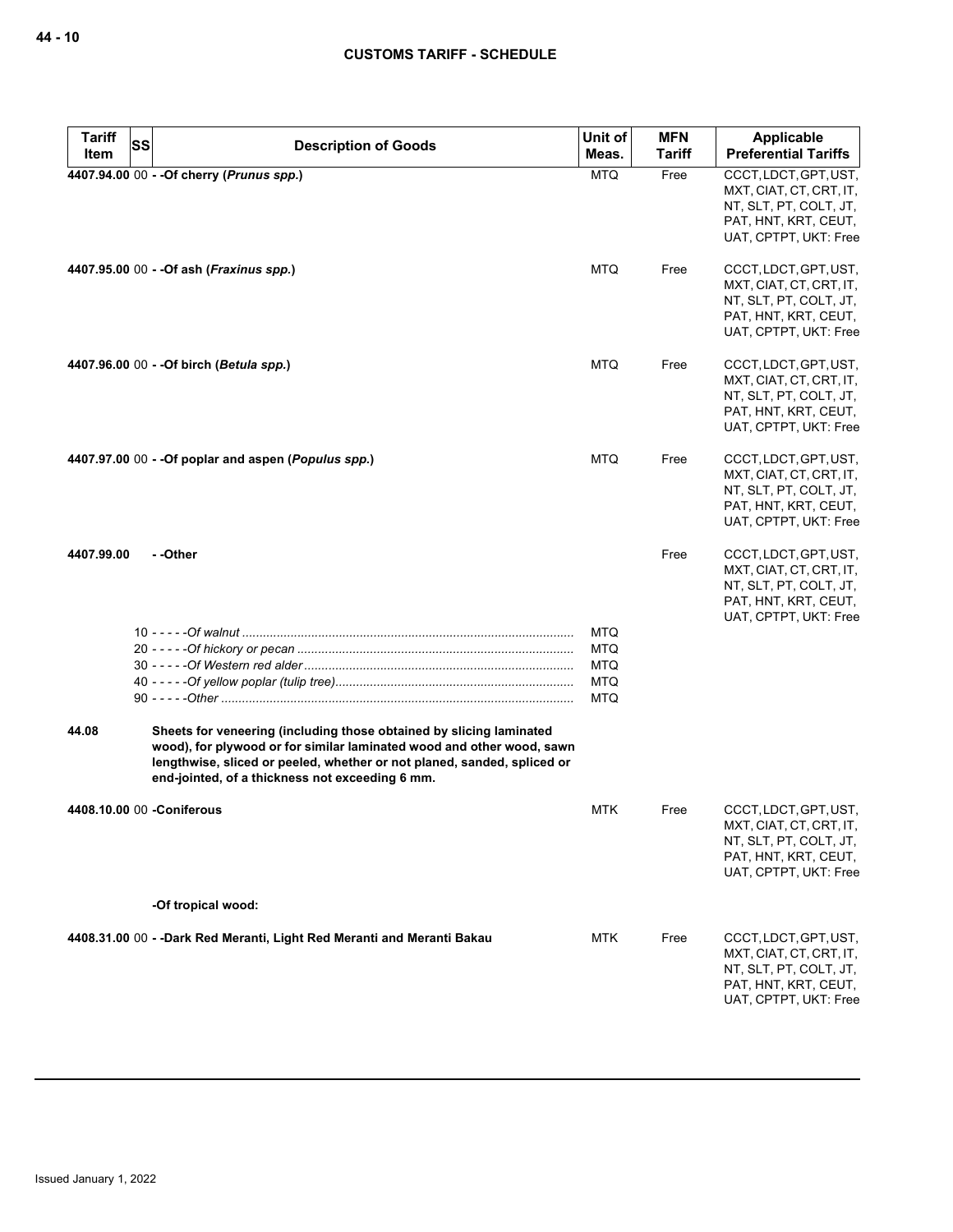| Tariff<br>Item | <b>SS</b><br><b>Description of Goods</b>                                                                                                                                                                                                                                           | Unit of<br>Meas.         | <b>MFN</b><br>Tariff | Applicable<br><b>Preferential Tariffs</b>                                                                                   |
|----------------|------------------------------------------------------------------------------------------------------------------------------------------------------------------------------------------------------------------------------------------------------------------------------------|--------------------------|----------------------|-----------------------------------------------------------------------------------------------------------------------------|
| 4408.39.00     | - -Other                                                                                                                                                                                                                                                                           |                          | Free                 | CCCT, LDCT, GPT, UST,<br>MXT, CIAT, CT, CRT, IT,<br>NT, SLT, PT, COLT, JT,<br>PAT, HNT, KRT, CEUT,<br>UAT, CPTPT, UKT: Free |
|                |                                                                                                                                                                                                                                                                                    | MTK<br>MTK<br><b>MTK</b> |                      |                                                                                                                             |
| 4408.90.00     | -Other                                                                                                                                                                                                                                                                             |                          | Free                 | CCCT, LDCT, GPT, UST,                                                                                                       |
|                |                                                                                                                                                                                                                                                                                    |                          |                      | MXT, CIAT, CT, CRT, IT,<br>NT, SLT, PT, COLT, JT,<br>PAT, HNT, KRT, CEUT,<br>UAT, CPTPT, UKT: Free                          |
|                |                                                                                                                                                                                                                                                                                    | <b>MTK</b>               |                      |                                                                                                                             |
|                |                                                                                                                                                                                                                                                                                    | <b>MTK</b>               |                      |                                                                                                                             |
|                |                                                                                                                                                                                                                                                                                    | <b>MTK</b>               |                      |                                                                                                                             |
|                |                                                                                                                                                                                                                                                                                    | <b>MTK</b>               |                      |                                                                                                                             |
|                |                                                                                                                                                                                                                                                                                    | <b>MTK</b>               |                      |                                                                                                                             |
|                |                                                                                                                                                                                                                                                                                    | <b>MTK</b>               |                      |                                                                                                                             |
|                |                                                                                                                                                                                                                                                                                    | <b>MTK</b>               |                      |                                                                                                                             |
|                |                                                                                                                                                                                                                                                                                    | <b>MTK</b>               |                      |                                                                                                                             |
| 44.09          | Wood (including strips and friezes for parquet flooring, not assembled)<br>continuously shaped (tongued, grooved, rebated, champhered,<br>V-jointed, beaded, moulded, rounded or the like) along any of its edges,<br>ends or faces, whether or not planed, sanded or end-jointed. |                          |                      |                                                                                                                             |
| 4409.10.00     | -Coniferous                                                                                                                                                                                                                                                                        |                          | Free                 | CCCT, LDCT, GPT, UST,<br>MXT, CIAT, CT, CRT, IT,<br>NT, SLT, PT, COLT, JT,<br>PAT, HNT, KRT, CEUT,<br>UAT, CPTPT, UKT: Free |
|                |                                                                                                                                                                                                                                                                                    |                          |                      |                                                                                                                             |
|                | - - - - - Mouldings:                                                                                                                                                                                                                                                               | MTK                      |                      |                                                                                                                             |
|                |                                                                                                                                                                                                                                                                                    | <b>MTR</b>               |                      |                                                                                                                             |
|                |                                                                                                                                                                                                                                                                                    | <b>MTR</b>               |                      |                                                                                                                             |
|                |                                                                                                                                                                                                                                                                                    | MTK                      |                      |                                                                                                                             |
|                |                                                                                                                                                                                                                                                                                    | MTQ                      |                      |                                                                                                                             |
|                | -Non-coniferous:                                                                                                                                                                                                                                                                   |                          |                      |                                                                                                                             |
|                | 4409.21.00 00 - - Of bamboo                                                                                                                                                                                                                                                        | MTQ                      | Free                 | CCCT, LDCT, GPT, UST,<br>MXT, CIAT, CT, CRT, IT,<br>NT, SLT, PT, COLT, JT,<br>PAT, HNT, KRT, CEUT,<br>UAT, CPTPT, UKT: Free |
|                | 4409.22.00 00 - - Of tropical wood                                                                                                                                                                                                                                                 | <b>MTQ</b>               | Free                 | CCCT, LDCT, GPT, UST,<br>MXT, CIAT, CT, CRT, IT,<br>NT, SLT, PT, COLT, JT,<br>PAT, HNT, KRT, CEUT,<br>UAT, CPTPT, UKT: Free |
| 4409.29        | - -Other                                                                                                                                                                                                                                                                           |                          |                      |                                                                                                                             |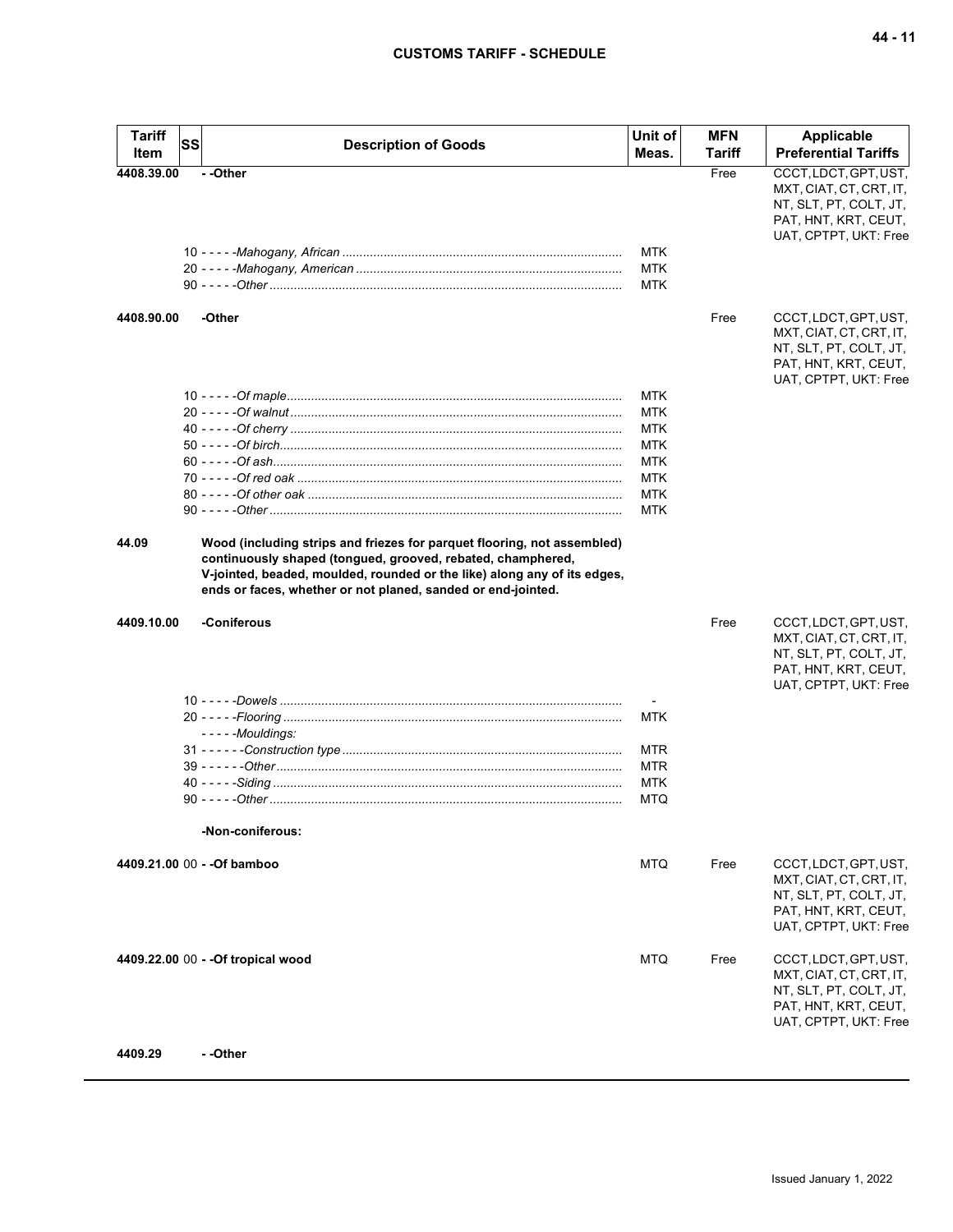| <b>Tariff</b><br>Item  | <b>SS</b> | <b>Description of Goods</b>                                                                                                                                                                                                  | Unit of<br>Meas. | <b>MFN</b><br>Tariff | Applicable<br><b>Preferential Tariffs</b>                                                                                   |
|------------------------|-----------|------------------------------------------------------------------------------------------------------------------------------------------------------------------------------------------------------------------------------|------------------|----------------------|-----------------------------------------------------------------------------------------------------------------------------|
|                        |           | 4409.29.10 00 - - - Flooring of oak (Quercus spp.)                                                                                                                                                                           | <b>MTK</b>       | 3.5%                 | CCCT, LDCT, GPT, UST,<br>MXT, CIAT, CT, CRT, IT,<br>NT, SLT, PT, COLT, JT,<br>PAT, HNT, KRT, CEUT,<br>UAT, CPTPT, UKT: Free |
| 4409.29.90             |           | $- -$ Other                                                                                                                                                                                                                  |                  | Free                 | CCCT, LDCT, GPT, UST,<br>MXT, CIAT, CT, CRT, IT,<br>NT, SLT, PT, COLT, JT,<br>PAT, HNT, KRT, CEUT,<br>UAT, CPTPT, UKT: Free |
|                        |           | - - - - - Mouldings:                                                                                                                                                                                                         | MTR              |                      |                                                                                                                             |
|                        |           |                                                                                                                                                                                                                              | MTR              |                      |                                                                                                                             |
|                        |           |                                                                                                                                                                                                                              | <b>MTR</b>       |                      |                                                                                                                             |
|                        |           |                                                                                                                                                                                                                              | <b>MTK</b>       |                      |                                                                                                                             |
|                        |           | -----Flooring, excluding of oak:                                                                                                                                                                                             |                  |                      |                                                                                                                             |
|                        |           |                                                                                                                                                                                                                              | <b>MTK</b>       |                      |                                                                                                                             |
|                        |           |                                                                                                                                                                                                                              | <b>MTK</b>       |                      |                                                                                                                             |
|                        |           |                                                                                                                                                                                                                              | <b>MTQ</b>       |                      |                                                                                                                             |
| 44.10                  |           | Particle board, oriented strand board (OSB) and similar board (for<br>example, waferboard) of wood or other ligneous materials, whether or<br>not agglomerated with resins or other organic binding substances.<br>-Of wood: |                  |                      |                                                                                                                             |
|                        |           | 4410.11.00 00 - - Particle board                                                                                                                                                                                             | <b>MTQ</b>       | Free                 | CCCT, LDCT, GPT, UST,                                                                                                       |
|                        |           |                                                                                                                                                                                                                              |                  |                      | MXT, CIAT, CT, CRT, IT,<br>NT, SLT, PT, COLT, JT,<br>PAT, HNT, KRT, CEUT,<br>UAT, CPTPT, UKT: Free                          |
|                        |           | 4410.12.00 00 - - Oriented strand board (OSB)                                                                                                                                                                                | <b>MTQ</b>       | Free                 | CCCT, LDCT, GPT, UST,<br>MXT, CIAT, CT, CRT, IT,<br>NT, SLT, PT, COLT, JT,<br>PAT, HNT, KRT, CEUT,<br>UAT, CPTPT, UKT: Free |
| 4410.19.00 00 - -Other |           |                                                                                                                                                                                                                              | MTQ              | Free                 | CCCT, LDCT, GPT, UST,<br>MXT, CIAT, CT, CRT, IT,<br>NT, SLT, PT, COLT, JT,<br>PAT, HNT, KRT, CEUT,<br>UAT, CPTPT, UKT: Free |
| 4410.90.00 00 -Other   |           |                                                                                                                                                                                                                              | <b>MTQ</b>       | Free                 | CCCT, LDCT, GPT, UST,<br>MXT, CIAT, CT, CRT, IT,<br>NT, SLT, PT, COLT, JT,<br>PAT, HNT, KRT, CEUT,<br>UAT, CPTPT, UKT: Free |
| 44.11                  |           | Fibreboard of wood or other ligneous materials, whether or not bonded<br>with resins or other organic substances.                                                                                                            |                  |                      |                                                                                                                             |
|                        |           | -Medium density fibreboard (MDF):                                                                                                                                                                                            |                  |                      |                                                                                                                             |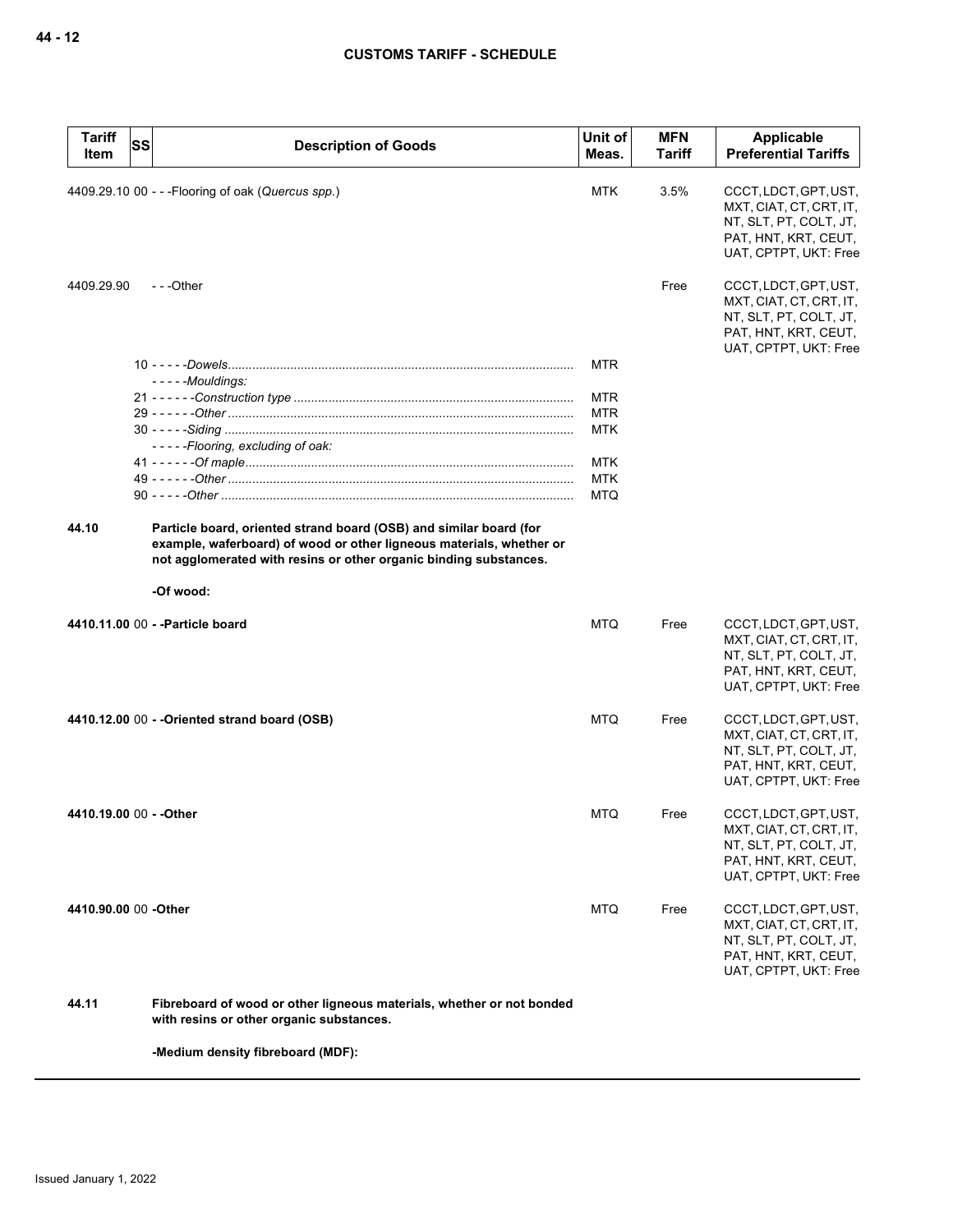| Tariff<br>Item | <b>SS</b> | <b>Description of Goods</b>                                                                                                                                                                                                           | Unit of<br>Meas.                | <b>MFN</b><br>Tariff | <b>Applicable</b><br><b>Preferential Tariffs</b>                                                                            |
|----------------|-----------|---------------------------------------------------------------------------------------------------------------------------------------------------------------------------------------------------------------------------------------|---------------------------------|----------------------|-----------------------------------------------------------------------------------------------------------------------------|
| 4411.12.00     |           | - - Of a thickness not exceeding 5 mm                                                                                                                                                                                                 |                                 | Free                 | CCCT, LDCT, GPT, UST,<br>MXT, CIAT, CT, CRT, IT,<br>NT, SLT, PT, COLT, JT,<br>PAT, HNT, KRT, CEUT,<br>UAT, CPTPT, UKT: Free |
|                |           |                                                                                                                                                                                                                                       | <b>KGM</b><br>KGM               |                      |                                                                                                                             |
| 4411.13.00     |           | - - Of a thickness exceeding 5 mm but not exceeding 9 mm                                                                                                                                                                              |                                 | Free                 | CCCT, LDCT, GPT, UST,<br>MXT, CIAT, CT, CRT, IT,<br>NT, SLT, PT, COLT, JT,<br>PAT, HNT, KRT, CEUT,<br>UAT, CPTPT, UKT: Free |
|                |           |                                                                                                                                                                                                                                       | KGM<br><b>MTK</b><br>KGM        |                      |                                                                                                                             |
| 4411.14.00     |           | - - Of a thickness exceeding 9 mm                                                                                                                                                                                                     |                                 | Free                 | CCCT, LDCT, GPT, UST,<br>MXT, CIAT, CT, CRT, IT,<br>NT, SLT, PT, COLT, JT,<br>PAT, HNT, KRT, CEUT,<br>UAT, CPTPT, UKT: Free |
|                |           |                                                                                                                                                                                                                                       | KGM<br><b>MTK</b><br>KGM        |                      |                                                                                                                             |
|                |           | -Other:                                                                                                                                                                                                                               |                                 |                      |                                                                                                                             |
| 4411.92        |           | - - Of a density exceeding 0.8 g/cm <sup>3</sup>                                                                                                                                                                                      |                                 |                      |                                                                                                                             |
|                |           | 4411.92.10 00 - - - Not mechanically worked or surface covered;<br>Resin impregnated, containing 17% or more by weight of phenol-<br>formaldehyde resin, for use in the manufacture of overlaid plywood or<br>overlaid particle board | KGM                             | Free                 | CCCT, LDCT, GPT, UST,<br>MXT, CIAT, CT, CRT, IT,<br>NT, SLT, PT, COLT, JT,<br>PAT, HNT, KRT, CEUT,<br>UAT, CPTPT, UKT: Free |
| 4411.92.90     |           | ---Other                                                                                                                                                                                                                              |                                 | 6%                   | CCCT, LDCT, GPT, UST,<br>MXT, CIAT, CT, CRT, IT,<br>NT, SLT, PT, COLT, JT,<br>PAT, HNT, KRT, CEUT,<br>UAT, CPTPT, UKT: Free |
|                |           |                                                                                                                                                                                                                                       | <b>KGM</b><br><b>MTK</b><br>KGM |                      |                                                                                                                             |
| 4411.93.00     |           | - - Of a density exceeding 0.5 g/cm <sup>3</sup> but not exceeding 0.8 g/cm <sup>3</sup>                                                                                                                                              |                                 | Free                 | CCCT, LDCT, GPT, UST,<br>MXT, CIAT, CT, CRT, IT,<br>NT, SLT, PT, COLT, JT,<br>PAT, HNT, KRT, CEUT,<br>UAT, CPTPT, UKT: Free |
|                |           |                                                                                                                                                                                                                                       | KGM<br>KGM                      |                      |                                                                                                                             |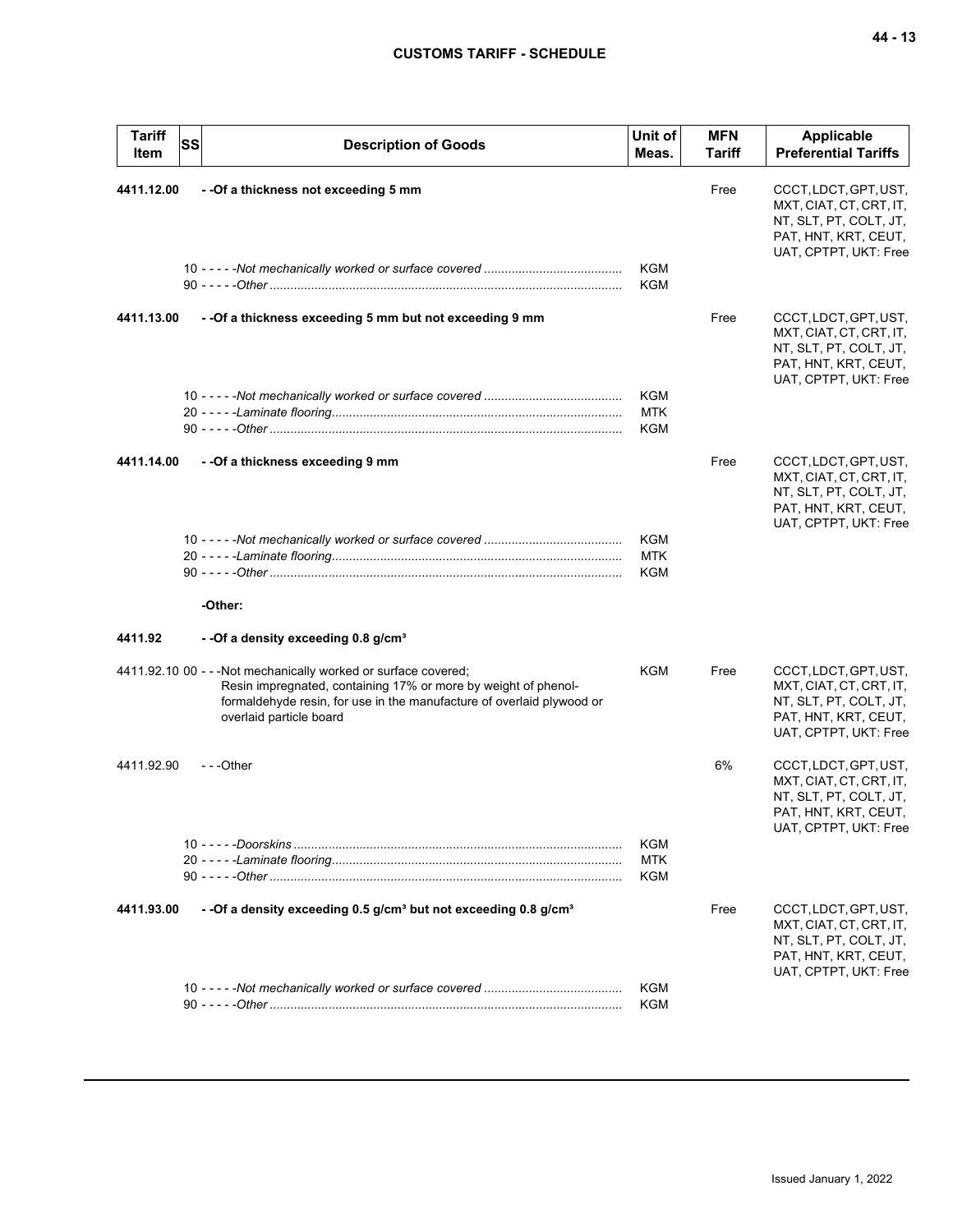| <b>Tariff</b><br><b>SS</b> | <b>Description of Goods</b>                                                                                                                                                                                                                                                                                                                                                                                                                                                                                                                     | Unit of                                                            | <b>MFN</b>    | Applicable                                                                                                                  |
|----------------------------|-------------------------------------------------------------------------------------------------------------------------------------------------------------------------------------------------------------------------------------------------------------------------------------------------------------------------------------------------------------------------------------------------------------------------------------------------------------------------------------------------------------------------------------------------|--------------------------------------------------------------------|---------------|-----------------------------------------------------------------------------------------------------------------------------|
| Item                       |                                                                                                                                                                                                                                                                                                                                                                                                                                                                                                                                                 | Meas.                                                              | <b>Tariff</b> | <b>Preferential Tariffs</b>                                                                                                 |
|                            | 4411.94.00 00 - - Of a density not exceeding 0.5 g/cm <sup>3</sup>                                                                                                                                                                                                                                                                                                                                                                                                                                                                              | <b>KGM</b>                                                         | Free          | CCCT, LDCT, GPT, UST,<br>MXT, CIAT, CT, CRT, IT,<br>NT, SLT, PT, COLT, JT,<br>PAT, HNT, KRT, CEUT,<br>UAT, CPTPT, UKT: Free |
| 44.12                      | Plywood, veneered panels and similar laminated wood.                                                                                                                                                                                                                                                                                                                                                                                                                                                                                            |                                                                    |               |                                                                                                                             |
| 4412.10.00 00 -Of bamboo   |                                                                                                                                                                                                                                                                                                                                                                                                                                                                                                                                                 | <b>MTQ</b>                                                         | Free          | CCCT, LDCT, GPT, UST,<br>MXT, CIAT, CT, CRT, IT,<br>NT, SLT, PT, COLT, JT,<br>PAT, HNT, KRT, CEUT,<br>UAT, CPTPT, UKT: Free |
|                            | -Other plywood, consisting solely of sheets of wood (other than<br>bamboo), each ply not exceeding 6 mm thickness:                                                                                                                                                                                                                                                                                                                                                                                                                              |                                                                    |               |                                                                                                                             |
|                            | 4412.31.00 00 - - With at least one outer ply of tropical wood                                                                                                                                                                                                                                                                                                                                                                                                                                                                                  | <b>MTQ</b>                                                         | Free          | CCCT, LDCT, GPT, UST,<br>MXT, CIAT, CT, CRT, IT,<br>NT, SLT, PT, COLT, JT,<br>PAT, HNT, KRT, CEUT,<br>UAT, CPTPT, UKT: Free |
| 4412.33.00                 | - - Other, with at least one outer ply of non-coniferous wood of the<br>species alder (Alnus spp.), ash (Fraxinus spp.), beech (Fagus spp.),<br>birch (Betula spp.), cherry (Prunus spp.), chestnut (Castanea spp.),<br>elm (Ulmus spp.), eucalyptus (Eucalyptus spp.), hickory (Carya spp.),<br>horse chestnut (Aesculus spp.), lime (Tilia spp.), maple (Acer spp.),<br>oak (Quercus spp.), plane tree (Platanus spp.), poplar and aspen<br>(Populus spp.), robinia (Robinia spp.), tulipwood (Liriodendron spp.)<br>or walnut (Juglans spp.) |                                                                    | Free          | CCCT, LDCT, GPT, UST,<br>MXT, CIAT, CT, CRT, IT,<br>NT, SLT, PT, COLT, JT,<br>PAT, HNT, KRT, CEUT,<br>UAT, CPTPT, UKT: Free |
|                            |                                                                                                                                                                                                                                                                                                                                                                                                                                                                                                                                                 | <b>MTQ</b><br><b>MTQ</b><br><b>MTQ</b><br><b>MTQ</b>               |               |                                                                                                                             |
|                            | 4412.34.00 00 - - Other, with at least one outer ply of non-coniferous wood not specified<br>under subheading 4412.33                                                                                                                                                                                                                                                                                                                                                                                                                           | <b>MTQ</b>                                                         | Free          | CCCT, LDCT, GPT, UST,<br>MXT, CIAT, CT, CRT, IT,<br>NT, SLT, PT, COLT, JT,<br>PAT, HNT, KRT, CEUT,<br>UAT, CPTPT, UKT: Free |
| 4412.39.00                 | - - Other, with both outer plies of coniferous wood                                                                                                                                                                                                                                                                                                                                                                                                                                                                                             |                                                                    | Free          | CCCT, LDCT, GPT, UST,<br>MXT, CIAT, CT, CRT, IT,<br>NT, SLT, PT, COLT, JT,<br>PAT, HNT, KRT, CEUT,<br>UAT, CPTPT, UKT: Free |
|                            | -----With at least one outer ply of Douglas-fir:<br>22 - - - - - - Of a total thickness exceeding 9.5 mm but not exceeding 15.875 mm                                                                                                                                                                                                                                                                                                                                                                                                            | <b>MTQ</b><br><b>MTQ</b><br><b>MTQ</b><br><b>MTQ</b><br><b>MTQ</b> |               |                                                                                                                             |
|                            | -Laminated veneered lumber (LVL):                                                                                                                                                                                                                                                                                                                                                                                                                                                                                                               |                                                                    |               |                                                                                                                             |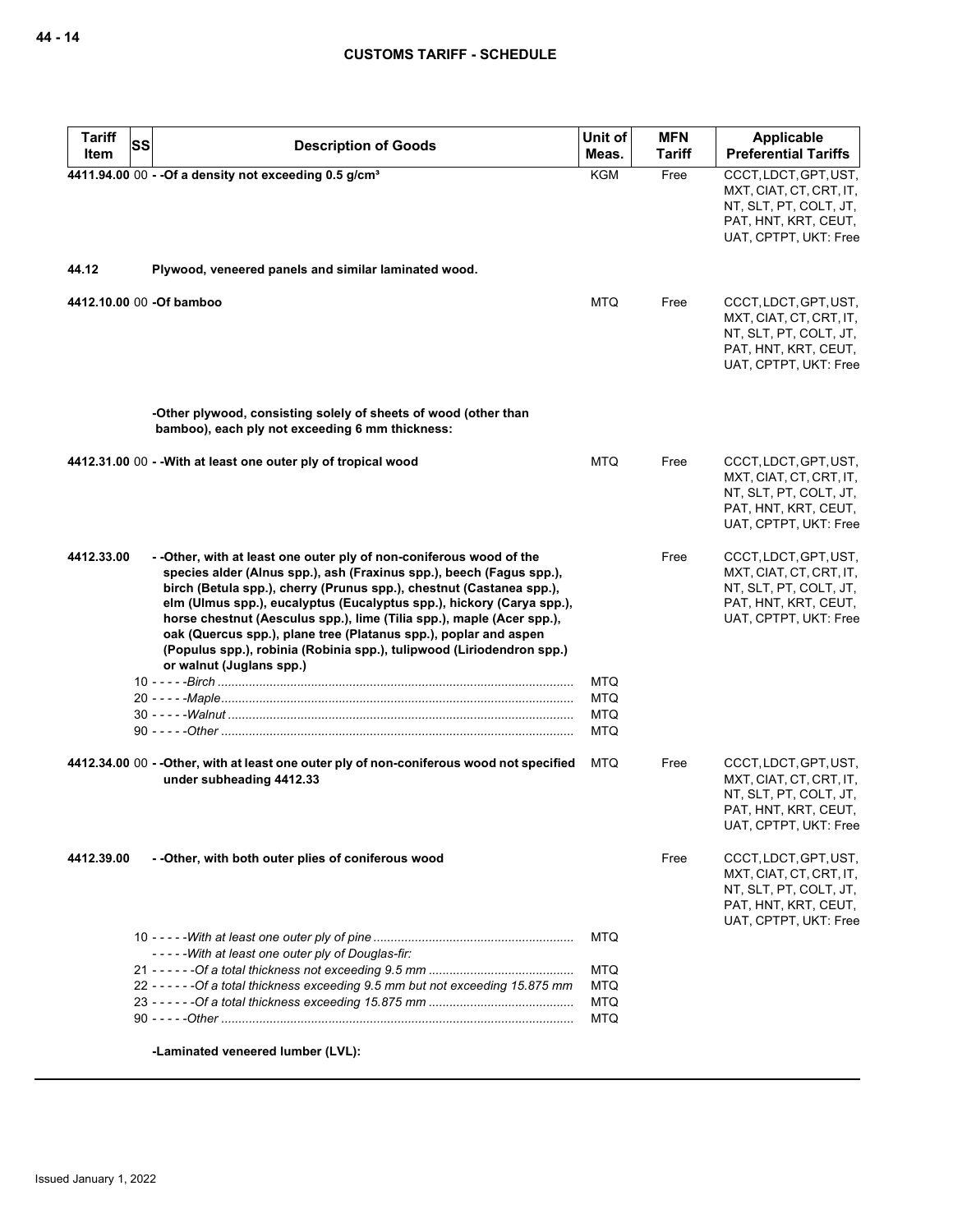| <b>Tariff</b><br>Item | SS | <b>Description of Goods</b>                                                 | Unit of<br>Meas. | <b>MFN</b><br><b>Tariff</b> | <b>Applicable</b><br><b>Preferential Tariffs</b>                                                                            |
|-----------------------|----|-----------------------------------------------------------------------------|------------------|-----------------------------|-----------------------------------------------------------------------------------------------------------------------------|
|                       |    | 4412.41.00 00 - - With at least one outer ply of tropical wood              | <b>MTQ</b>       | Free                        | CCCT, LDCT, GPT, UST,<br>MXT, CIAT, CT, CRT, IT,<br>NT, SLT, PT, COLT, JT,<br>PAT, HNT, KRT, CEUT,<br>UAT, CPTPT, UKT: Free |
|                       |    | 4412.42.00 00 - - Other, with at least one outer ply of non-coniferous wood | MTQ.             | Free                        | CCCT, LDCT, GPT, UST,<br>MXT, CIAT, CT, CRT, IT,<br>NT, SLT, PT, COLT, JT,<br>PAT, HNT, KRT, CEUT,<br>UAT, CPTPT, UKT: Free |
|                       |    | 4412.49.00 00 - - Other, with both outer plies of coniferous wood           | <b>MTQ</b>       | Free                        | CCCT, LDCT, GPT, UST,<br>MXT, CIAT, CT, CRT, IT,<br>NT, SLT, PT, COLT, JT,<br>PAT, HNT, KRT, CEUT,<br>UAT, CPTPT, UKT: Free |
|                       |    | -Blockboard, laminboard and battenboard:                                    |                  |                             |                                                                                                                             |
|                       |    | 4412.51.00 00 - - With at least one outer ply of tropical wood              | <b>MTQ</b>       | Free                        | CCCT, LDCT, GPT, UST,<br>MXT, CIAT, CT, CRT, IT,<br>NT, SLT, PT, COLT, JT,<br>PAT, HNT, KRT, CEUT,<br>UAT, CPTPT, UKT: Free |
|                       |    | 4412.52.00 00 - - Other, with at least one outer ply of non-coniferous wood | <b>MTQ</b>       | Free                        | CCCT, LDCT, GPT, UST,<br>MXT, CIAT, CT, CRT, IT,<br>NT, SLT, PT, COLT, JT,<br>PAT, HNT, KRT, CEUT,<br>UAT, CPTPT, UKT: Free |
|                       |    | 4412.59.00 00 - - Other, with both outer plies of coniferous wood           | <b>MTQ</b>       | Free                        | CCCT, LDCT, GPT, UST,<br>MXT, CIAT, CT, CRT, IT,<br>NT, SLT, PT, COLT, JT,<br>PAT, HNT, KRT, CEUT,<br>UAT, CPTPT, UKT: Free |
|                       |    | -Other:                                                                     |                  |                             |                                                                                                                             |
|                       |    | 4412.91.00 00 - - With at least one outer ply of tropical wood              | <b>MTQ</b>       | Free                        | CCCT, LDCT, GPT, UST,<br>MXT, CIAT, CT, CRT, IT,<br>NT, SLT, PT, COLT, JT,<br>PAT, HNT, KRT, CEUT,<br>UAT, CPTPT, UKT: Free |
|                       |    | 4412.92.00 00 - - Other, with at least one outer ply of non-coniferous wood | <b>MTQ</b>       | Free                        | CCCT, LDCT, GPT, UST,<br>MXT, CIAT, CT, CRT, IT,<br>NT, SLT, PT, COLT, JT,<br>PAT, HNT, KRT, CEUT,<br>UAT, CPTPT, UKT: Free |
|                       |    | 4412.99.00 00 - - Other, with both outer plies of coniferous wood           | <b>MTQ</b>       | Free                        | CCCT, LDCT, GPT, UST,<br>MXT, CIAT, CT, CRT, IT,<br>NT, SLT, PT, COLT, JT,<br>PAT, HNT, KRT, CEUT,<br>UAT, CPTPT, UKT: Free |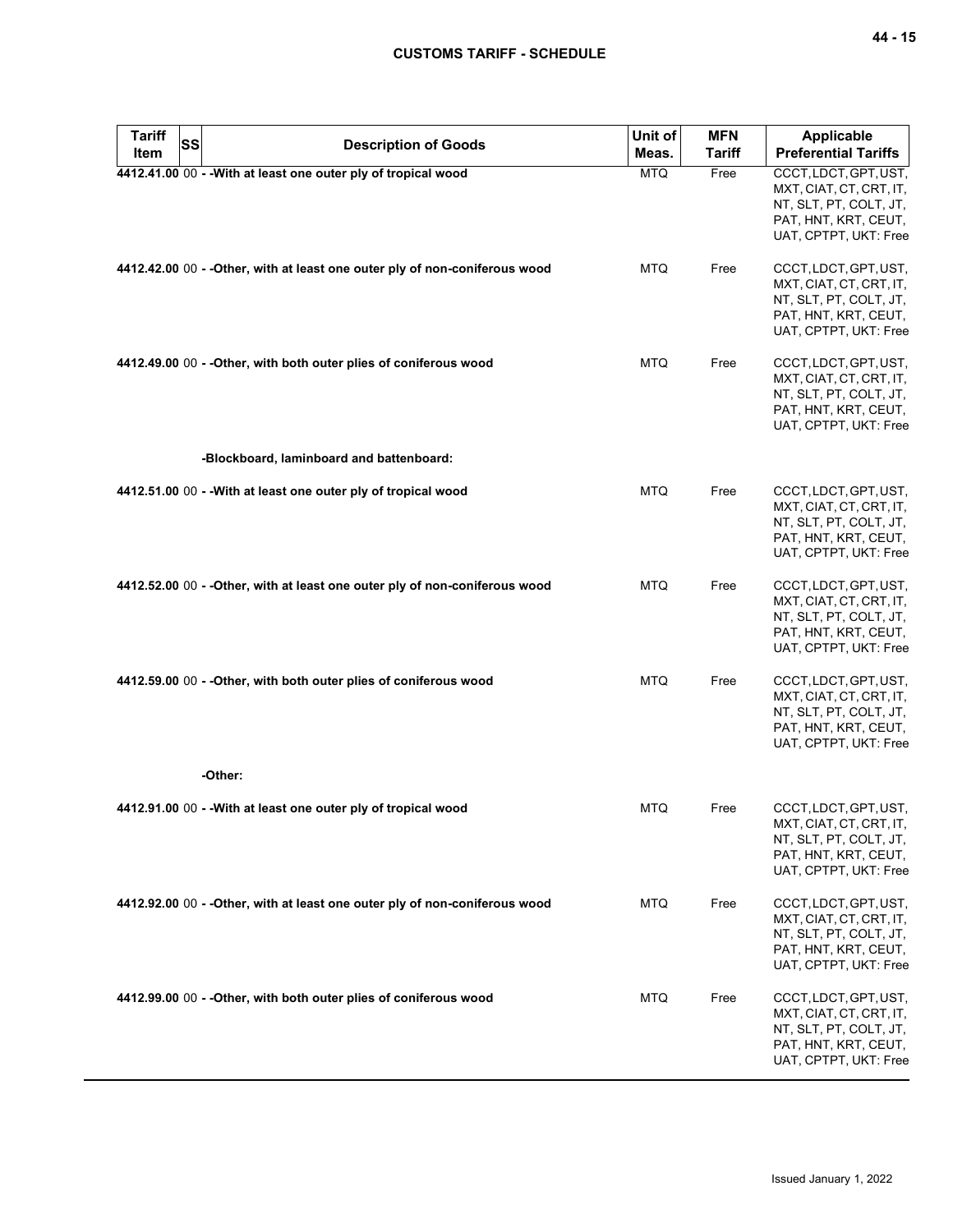| <b>Tariff</b><br>Item     | <b>SS</b> | <b>Description of Goods</b>                                                                                                                                                                           | Unit of<br>Meas.  | <b>MFN</b><br><b>Tariff</b> | Applicable<br><b>Preferential Tariffs</b>                                                                                         |
|---------------------------|-----------|-------------------------------------------------------------------------------------------------------------------------------------------------------------------------------------------------------|-------------------|-----------------------------|-----------------------------------------------------------------------------------------------------------------------------------|
|                           |           | 4413.00.00 00 Densified wood, in blocks, plates, strips or profile shapes.                                                                                                                            | KGM               | Free                        | CCCT, LDCT, GPT, UST,<br>MXT, CIAT, CT, CRT, IT,<br>NT, SLT, PT, COLT, JT,<br>PAT, HNT, KRT, CEUT,<br>UAT, CPTPT, UKT: Free       |
| 44.14                     |           | Wooden frames for paintings, photographs, mirrors or similar objects.                                                                                                                                 |                   |                             |                                                                                                                                   |
|                           |           | 4414.10.00 00 -Of tropical wood                                                                                                                                                                       | <b>NMB</b>        | 6%                          | CCCT, LDCT, UST,<br>MXT, CIAT, CT, CRT, IT,<br>NT, SLT, PT, COLT, JT,<br>PAT, HNT, KRT, CEUT,<br>UAT, CPTPT, UKT: Free<br>GPT: 3% |
| 4414.90.00                |           | -Other                                                                                                                                                                                                |                   | 6%                          | CCCT, LDCT, UST,<br>MXT, CIAT, CT, CRT, IT,<br>NT, SLT, PT, COLT, JT,<br>PAT, HNT, KRT, CEUT,<br>UAT, CPTPT, UKT: Free<br>GPT: 3% |
|                           |           |                                                                                                                                                                                                       | <b>NMB</b><br>NMB |                             |                                                                                                                                   |
| 44.15                     |           | Packing cases, boxes, crates, drums and similar packings, of wood;<br>cable-drums of wood; pallets, box pallets and other load boards, of<br>wood; pallet collars of wood.                            |                   |                             |                                                                                                                                   |
| 4415.10                   |           | -Cases, boxes, crates, drums and similar packings; cable-drums                                                                                                                                        |                   |                             |                                                                                                                                   |
|                           |           | 4415.10.10 00 - - - Reusable containers, specially designed to be employed in the<br>transportation of motor vehicle components which are free of customs<br>duties, presented with the goods therein | <b>NMB</b>        | Free                        | CCCT, LDCT, GPT, UST,<br>MXT, CIAT, CT, CRT, IT,<br>NT, SLT, PT, COLT, JT,<br>PAT, HNT, KRT, CEUT,<br>UAT, CPTPT, UKT: Free       |
| 4415.10.80                |           | ---Other cases, boxes and crates                                                                                                                                                                      |                   | 9.5%                        | CCCT, LDCT, UST,<br>MXT, CIAT, CT, CRT, IT,<br>NT, SLT, PT, COLT, JT,<br>PAT, HNT, KRT, CEUT,<br>UAT, CPTPT, UKT: Free<br>GPT: 5% |
|                           |           |                                                                                                                                                                                                       | NMB<br>NMB        |                             |                                                                                                                                   |
| 4415.10.90 00 - - - Other |           |                                                                                                                                                                                                       | NMB               | 6%                          | CCCT, LDCT, UST,<br>MXT, CIAT, CT, CRT, IT,<br>NT, SLT, PT, COLT, JT,<br>PAT, HNT, KRT, CEUT,<br>UAT, CPTPT, UKT: Free<br>GPT: 3% |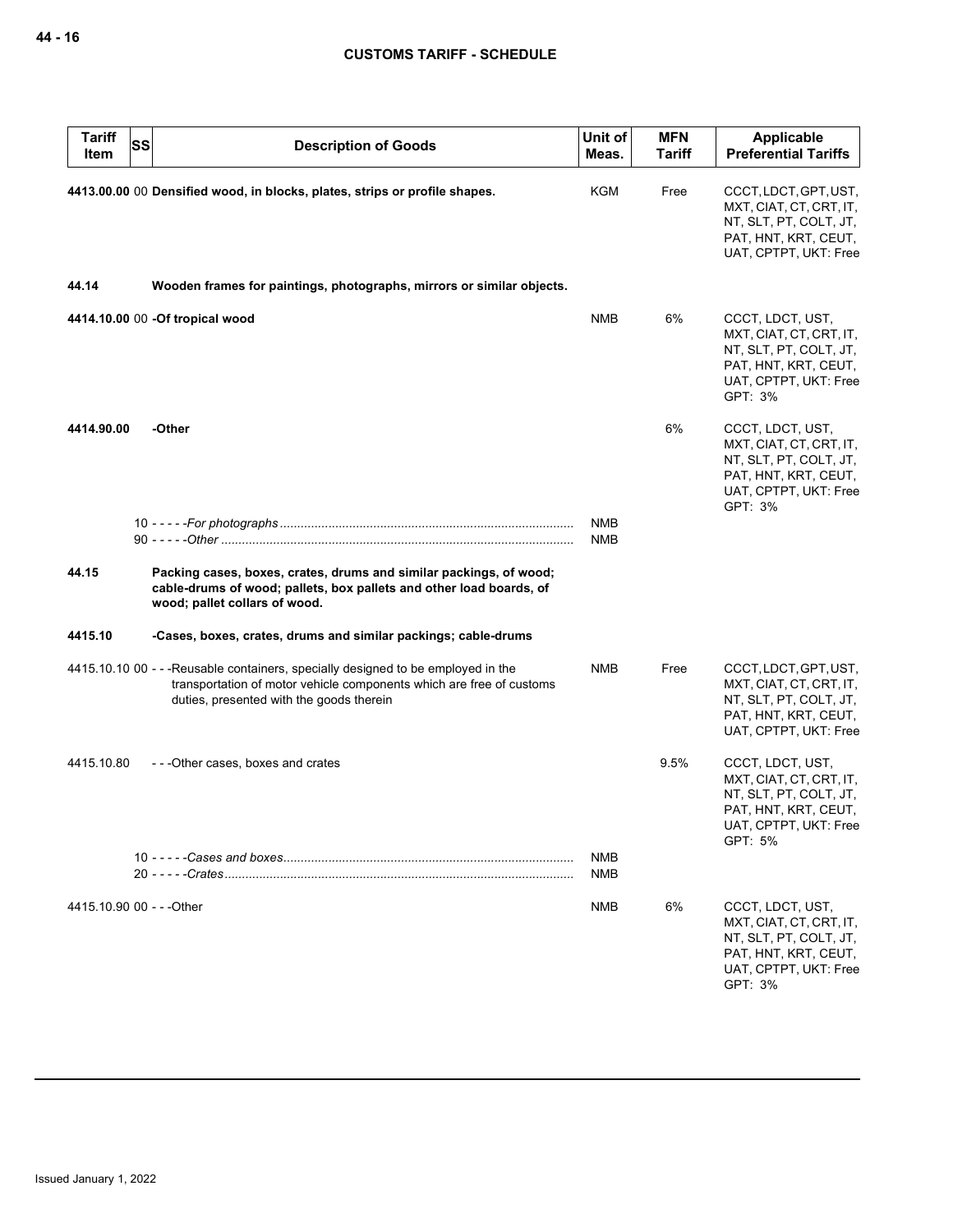| <b>Tariff</b><br>SS       | <b>Description of Goods</b>                                                                                                                                                                                       | Unit of    | <b>MFN</b>    | <b>Applicable</b>                                                                                                           |
|---------------------------|-------------------------------------------------------------------------------------------------------------------------------------------------------------------------------------------------------------------|------------|---------------|-----------------------------------------------------------------------------------------------------------------------------|
| Item                      |                                                                                                                                                                                                                   | Meas.      | <b>Tariff</b> | <b>Preferential Tariffs</b>                                                                                                 |
|                           | 4415.20.00 00 -Pallets, box pallets and other load boards; pallet collars                                                                                                                                         | <b>NMB</b> | Free          | CCCT, LDCT, GPT, UST,<br>MXT, CIAT, CT, CRT, IT,<br>NT, SLT, PT, COLT, JT,<br>PAT, HNT, KRT, CEUT,<br>UAT, CPTPT, UKT: Free |
| 4416.00.00                | Casks, barrels, vats, tubs and other coopers' products and parts thereof,<br>of wood, including staves.                                                                                                           |            | Free          | CCCT, LDCT, GPT, UST,<br>MXT, CIAT, CT, CRT, IT,<br>NT, SLT, PT, COLT, JT,<br>PAT, HNT, KRT, CEUT,<br>UAT, CPTPT, UKT: Free |
|                           |                                                                                                                                                                                                                   | <b>NMB</b> |               |                                                                                                                             |
|                           |                                                                                                                                                                                                                   |            |               |                                                                                                                             |
| 4417.00                   | Tools, tool bodies, tool handles, broom or brush bodies and handles, of<br>wood; boot or shoe lasts and trees, of wood.                                                                                           |            |               |                                                                                                                             |
|                           | 4417.00.10 00 - - -Handles for axes, spades, hand shovels, hand hoes, hand rakes and hand<br>forks, not further manufactured than turned;<br>Handles for brushes, brooms or mops;<br>Handles for scythes (snaths) | <b>NMB</b> | Free          | CCCT, LDCT, GPT, UST,<br>MXT, CIAT, CT, CRT, IT,<br>NT, SLT, PT, COLT, JT,<br>PAT, HNT, KRT, CEUT,<br>UAT, CPTPT, UKT: Free |
| 4417.00.90 00 - - - Other |                                                                                                                                                                                                                   |            | 6%            | CCCT, LDCT, GPT, UST,<br>MXT, CIAT, CT, CRT, IT,<br>NT, SLT, PT, COLT, JT,<br>PAT, HNT, KRT, CEUT,<br>UAT, CPTPT, UKT: Free |
| 44.18                     | Builders' joinery and carpentry of wood, including cellular wood panels,<br>assembled flooring panels, shingles and shakes.                                                                                       |            |               |                                                                                                                             |
|                           | -Windows, French-windows and their frames:                                                                                                                                                                        |            |               |                                                                                                                             |
| 4418.11                   | --Of tropical wood                                                                                                                                                                                                |            |               |                                                                                                                             |
|                           | 4418.11.10 00 - - - Window frames                                                                                                                                                                                 | <b>NMB</b> | 6%            | CCCT, LDCT, GPT, UST,<br>MXT, CIAT, CT, CRT, IT,<br>NT, SLT, PT, COLT, JT,<br>PAT, HNT, KRT, CEUT,<br>UAT, CPTPT, UKT: Free |
| 4418.11.90 00 - - - Other |                                                                                                                                                                                                                   | <b>NMB</b> | 8%            | CCCT, LDCT, GPT, UST,<br>MXT, CIAT, CT, CRT, IT,<br>NT, SLT, PT, COLT, JT,<br>PAT, HNT, KRT, CEUT,<br>UAT, CPTPT, UKT: Free |
| 4418.19                   | - -Other                                                                                                                                                                                                          |            |               |                                                                                                                             |
|                           | 4418.19.10 00 - - - Window frames                                                                                                                                                                                 | <b>NMB</b> | 6%            | CCCT, LDCT, GPT, UST,<br>MXT, CIAT, CT, CRT, IT,<br>NT, SLT, PT, COLT, JT,<br>PAT, HNT, KRT, CEUT,<br>UAT, CPTPT, UKT: Free |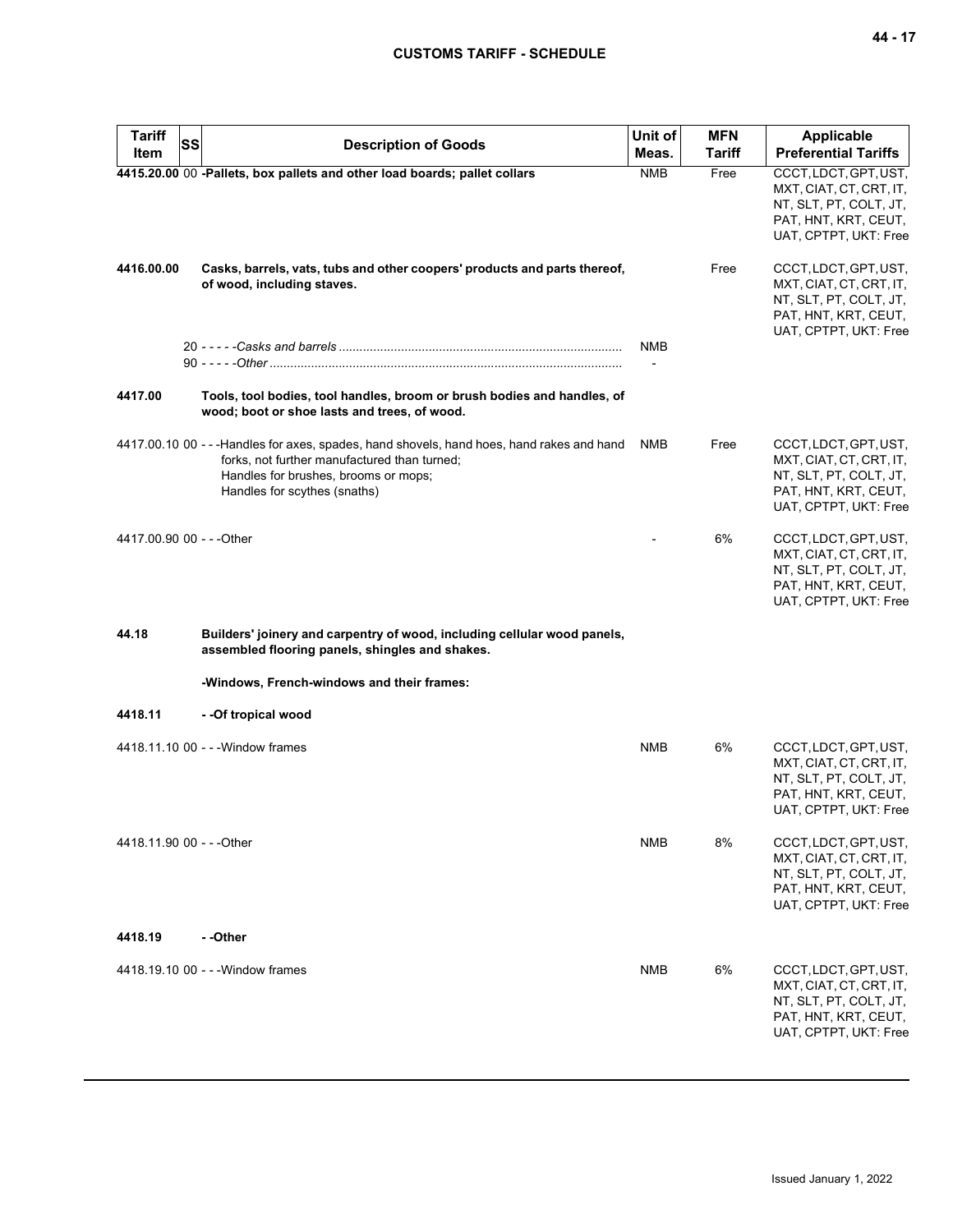| <b>Tariff</b>             | SS | <b>Description of Goods</b>                                                             | Unit of                                | <b>MFN</b>    | <b>Applicable</b>                                                                                                           |
|---------------------------|----|-----------------------------------------------------------------------------------------|----------------------------------------|---------------|-----------------------------------------------------------------------------------------------------------------------------|
| Item                      |    |                                                                                         | Meas.                                  | <b>Tariff</b> | <b>Preferential Tariffs</b>                                                                                                 |
| 4418.19.90 00 - - - Other |    |                                                                                         | <b>NMB</b>                             | 8%            | CCCT, LDCT, GPT, UST,<br>MXT, CIAT, CT, CRT, IT,<br>NT, SLT, PT, COLT, JT,<br>PAT, HNT, KRT, CEUT,<br>UAT, CPTPT, UKT: Free |
|                           |    | -Doors and their frames and thresholds:                                                 |                                        |               |                                                                                                                             |
|                           |    | 4418.21.00 00 - - Of tropical wood                                                      | <b>NMB</b>                             | Free          | CCCT, LDCT, GPT, UST,<br>MXT, CIAT, CT, CRT, IT,<br>NT, SLT, PT, COLT, JT,<br>PAT, HNT, KRT, CEUT,<br>UAT, CPTPT, UKT: Free |
| 4418.29.00                |    | - -Other<br>$---$ Doors:                                                                |                                        | Free          | CCCT, LDCT, GPT, UST,<br>MXT, CIAT, CT, CRT, IT,<br>NT, SLT, PT, COLT, JT,<br>PAT, HNT, KRT, CEUT,<br>UAT, CPTPT, UKT: Free |
|                           |    |                                                                                         | NMB<br><b>NMB</b><br><b>NMB</b><br>NMB |               |                                                                                                                             |
|                           |    | 4418.30.00 00 -Posts and beams other than products of subheadings 4418.81 to<br>4418.89 |                                        | 3%            | CCCT, LDCT, GPT, UST,<br>MXT, CIAT, CT, CRT, IT,<br>NT, SLT, PT, COLT, JT,<br>PAT, HNT, KRT, CEUT,<br>UAT, CPTPT, UKT: Free |
|                           |    | 4418.40.00 00 -Shuttering for concrete constructional work                              |                                        | 6%            | CCCT, LDCT, GPT, UST,<br>MXT, CIAT, CT, CRT, IT,<br>NT, SLT, PT, COLT, JT,<br>PAT, HNT, KRT, CEUT,<br>UAT, CPTPT, UKT: Free |
| 4418.50.00                |    | -Shingles and shakes                                                                    |                                        | Free          | CCCT, LDCT, GPT, UST,<br>MXT, CIAT, CT, CRT, IT,<br>NT, SLT, PT, COLT, JT,<br>PAT, HNT, KRT, CEUT,<br>UAT, CPTPT, UKT: Free |
|                           |    |                                                                                         | <b>MTK</b><br><b>MTK</b>               |               |                                                                                                                             |
|                           |    | -Assembled flooring panels:                                                             |                                        |               |                                                                                                                             |
|                           |    | 4418.73.00 00 - - Of bamboo or with at least the top layer (wear layer) of bamboo       | <b>MTK</b>                             | 3%            | CCCT, LDCT, GPT, UST,<br>MXT, CIAT, CT, CRT, IT,<br>NT, SLT, PT, COLT, JT,<br>PAT, HNT, KRT, CEUT,<br>UAT, CPTPT, UKT: Free |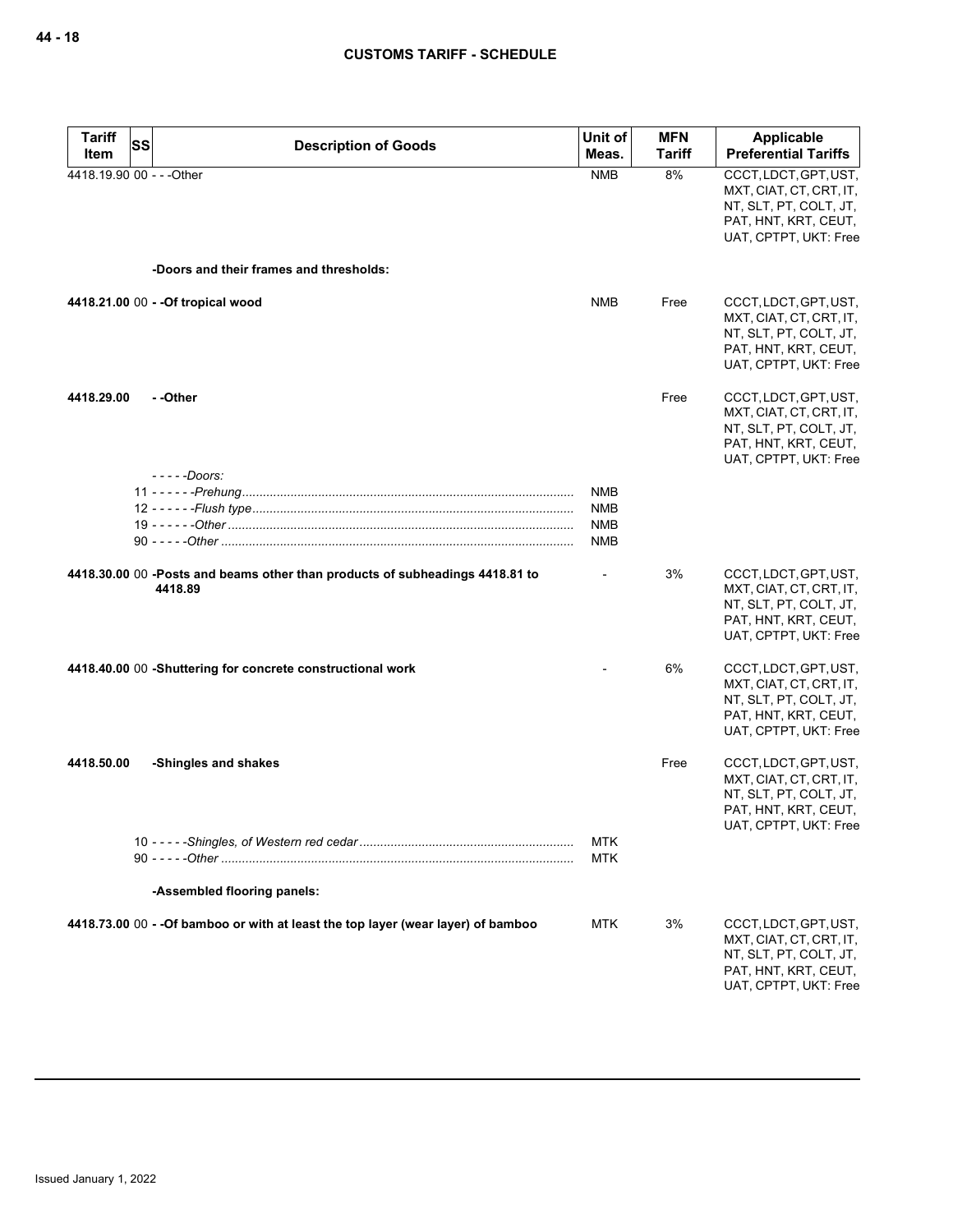| <b>Tariff</b><br><b>SS</b><br>Item | <b>Description of Goods</b>                             | Unit of<br>Meas.         | <b>MFN</b><br><b>Tariff</b> | Applicable<br><b>Preferential Tariffs</b>                                                                                   |
|------------------------------------|---------------------------------------------------------|--------------------------|-----------------------------|-----------------------------------------------------------------------------------------------------------------------------|
|                                    | 4418.74.00 00 - - Other, for mosaic floors              | <b>MTK</b>               | 3%                          | CCCT, LDCT, GPT, UST,<br>MXT, CIAT, CT, CRT, IT,<br>NT, SLT, PT, COLT, JT,<br>PAT, HNT, KRT, CEUT,<br>UAT, CPTPT, UKT: Free |
| 4418.75.00                         | - - Other, multilayer                                   |                          | 3%                          | CCCT, LDCT, GPT, UST,<br>MXT, CIAT, CT, CRT, IT,<br>NT, SLT, PT, COLT, JT,<br>PAT, HNT, KRT, CEUT,<br>UAT, CPTPT, UKT: Free |
|                                    |                                                         | <b>MTK</b><br><b>MTK</b> |                             |                                                                                                                             |
| 4418.79.00 00 - - Other            |                                                         | <b>MTK</b>               | 3%                          | CCCT, LDCT, GPT, UST,<br>MXT, CIAT, CT, CRT, IT,<br>NT, SLT, PT, COLT, JT,<br>PAT, HNT, KRT, CEUT,<br>UAT, CPTPT, UKT: Free |
|                                    | -Engineered structural timber products:                 |                          |                             |                                                                                                                             |
|                                    | 4418.81.00 00 - - Glue-laminated timber (glulam)        |                          | 3%                          | CCCT, LDCT, GPT, UST,<br>MXT, CIAT, CT, CRT, IT,<br>NT, SLT, PT, COLT, JT,<br>PAT, HNT, KRT, CEUT,<br>UAT, CPTPT, UKT: Free |
|                                    | 4418.82.00 00 - - Cross-laminated timber (CLT or X-lam) |                          | 3%                          | CCCT, LDCT, GPT, UST,<br>MXT, CIAT, CT, CRT, IT,<br>NT, SLT, PT, COLT, JT,<br>PAT, HNT, KRT, CEUT,<br>UAT, CPTPT, UKT: Free |
| 4418.83.00 00 - - I beams          |                                                         |                          | 3%                          | CCCT, LDCT, GPT, UST,<br>MXT, CIAT, CT, CRT, IT,<br>NT, SLT, PT, COLT, JT,<br>PAT, HNT, KRT, CEUT,<br>UAT, CPTPT, UKT: Free |
| 4418.89.00 00 - - Other            |                                                         |                          | 3%                          | CCCT, LDCT, GPT, UST,<br>MXT, CIAT, CT, CRT, IT,<br>NT, SLT, PT, COLT, JT,<br>PAT, HNT, KRT, CEUT,<br>UAT, CPTPT, UKT: Free |
|                                    | -Other:                                                 |                          |                             |                                                                                                                             |
|                                    | 4418.91.00 00 - - Of bamboo                             |                          | 3%                          | CCCT, LDCT, GPT, UST,<br>MXT, CIAT, CT, CRT, IT,<br>NT, SLT, PT, COLT, JT,<br>PAT, HNT, KRT, CEUT,<br>UAT, CPTPT, UKT: Free |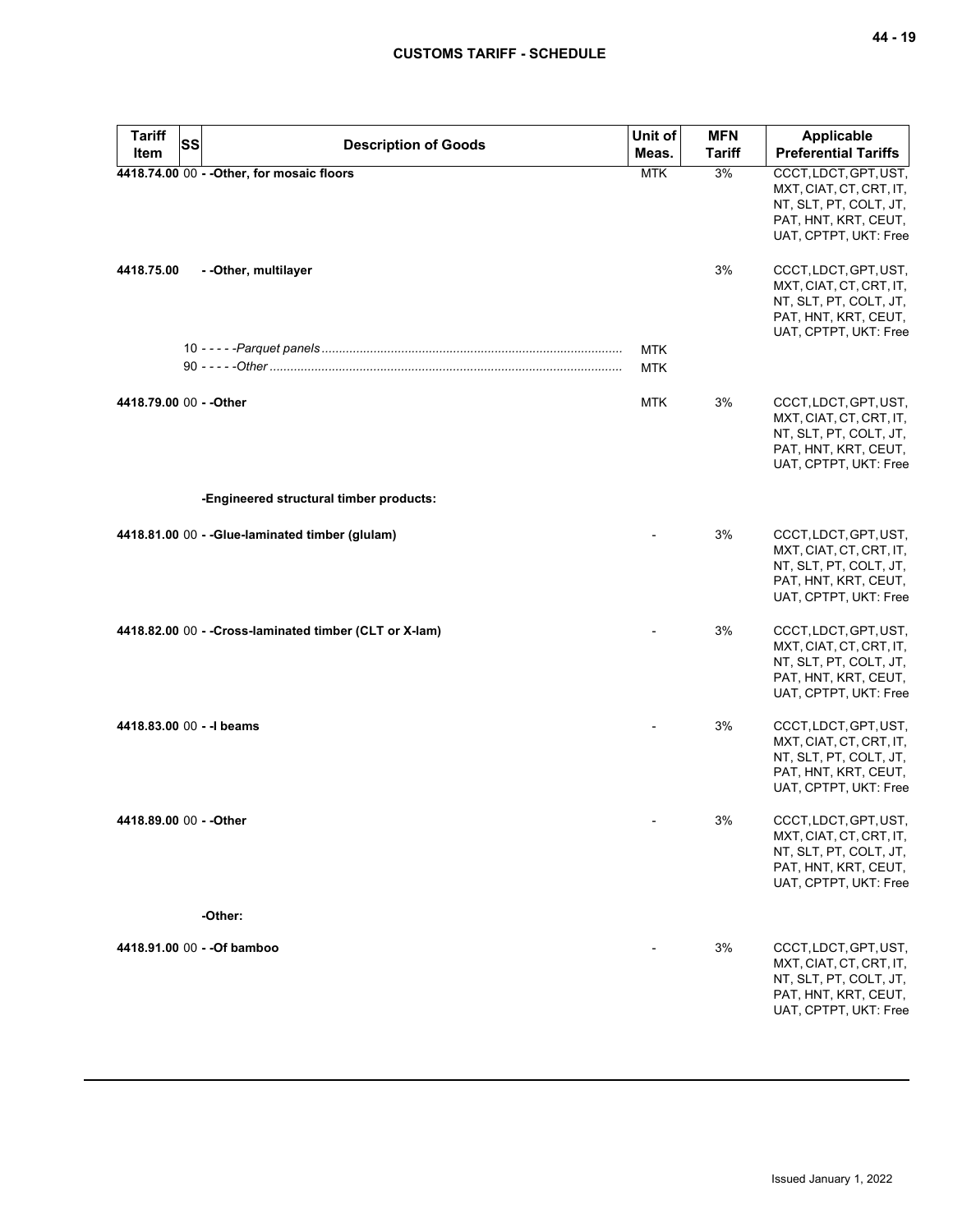| <b>Tariff</b><br><b>SS</b> | <b>Description of Goods</b>                                                                                                                                                                                       | Unit of | <b>MFN</b>    | Applicable                                                                                                                        |
|----------------------------|-------------------------------------------------------------------------------------------------------------------------------------------------------------------------------------------------------------------|---------|---------------|-----------------------------------------------------------------------------------------------------------------------------------|
| Item                       |                                                                                                                                                                                                                   | Meas.   | <b>Tariff</b> | <b>Preferential Tariffs</b>                                                                                                       |
|                            | 4418.92.00 00 - - Cellular wood panels                                                                                                                                                                            |         | 3%            | CCCT, LDCT, GPT, UST,<br>MXT, CIAT, CT, CRT, IT,<br>NT, SLT, PT, COLT, JT,<br>PAT, HNT, KRT, CEUT,<br>UAT, CPTPT, UKT: Free       |
| 4418.99.00 00 - - Other    |                                                                                                                                                                                                                   |         | 3%            | CCCT, LDCT, GPT, UST,<br>MXT, CIAT, CT, CRT, IT,<br>NT, SLT, PT, COLT, JT,<br>PAT, HNT, KRT, CEUT,<br>UAT, CPTPT, UKT: Free       |
| 44.19                      | Tableware and kitchenware, of wood.                                                                                                                                                                               |         |               |                                                                                                                                   |
|                            | -Of bamboo:                                                                                                                                                                                                       |         |               |                                                                                                                                   |
|                            | 4419.11.00 00 - - Bread boards, chopping boards and similar boards                                                                                                                                                |         | 6%            | CCCT, LDCT, UST,<br>MXT, CIAT, CT, CRT, IT,<br>NT, SLT, PT, COLT, JT,<br>PAT, HNT, KRT, CEUT,<br>UAT, CPTPT, UKT: Free<br>GPT: 3% |
|                            | 4419.12.00 00 - - Chopsticks                                                                                                                                                                                      |         | 6%            | CCCT, LDCT, UST,<br>MXT, CIAT, CT, CRT, IT,<br>NT, SLT, PT, COLT, JT,<br>PAT, HNT, KRT, CEUT,<br>UAT, CPTPT, UKT: Free<br>GPT: 3% |
| 4419.19.00 00 - - Other    |                                                                                                                                                                                                                   |         | 6%            | CCCT, LDCT, UST,<br>MXT, CIAT, CT, CRT, IT,<br>NT, SLT, PT, COLT, JT,<br>PAT, HNT, KRT, CEUT,<br>UAT, CPTPT, UKT: Free<br>GPT: 3% |
|                            | 4419.20.00 00 -Of tropical wood                                                                                                                                                                                   |         | 6%            | CCCT, LDCT, UST,<br>MXT, CIAT, CT, CRT, IT,<br>NT, SLT, PT, COLT, JT,<br>PAT, HNT, KRT, CEUT,<br>UAT, CPTPT, UKT: Free<br>GPT: 3% |
| 4419.90.00 00 - Other      |                                                                                                                                                                                                                   |         | 6%            | CCCT, LDCT, UST,<br>MXT, CIAT, CT, CRT, IT,<br>NT, SLT, PT, COLT, JT,<br>PAT, HNT, KRT, CEUT,<br>UAT, CPTPT, UKT: Free<br>GPT: 3% |
| 44.20                      | Wood marquetry and inlaid wood; caskets and cases for jewellery or<br>cutlery, and similar articles, of wood; statuettes and other ornaments, of<br>wood; wooden articles of furniture not falling in Chapter 94. |         |               |                                                                                                                                   |
|                            | -Statuettes and other ornaments:                                                                                                                                                                                  |         |               |                                                                                                                                   |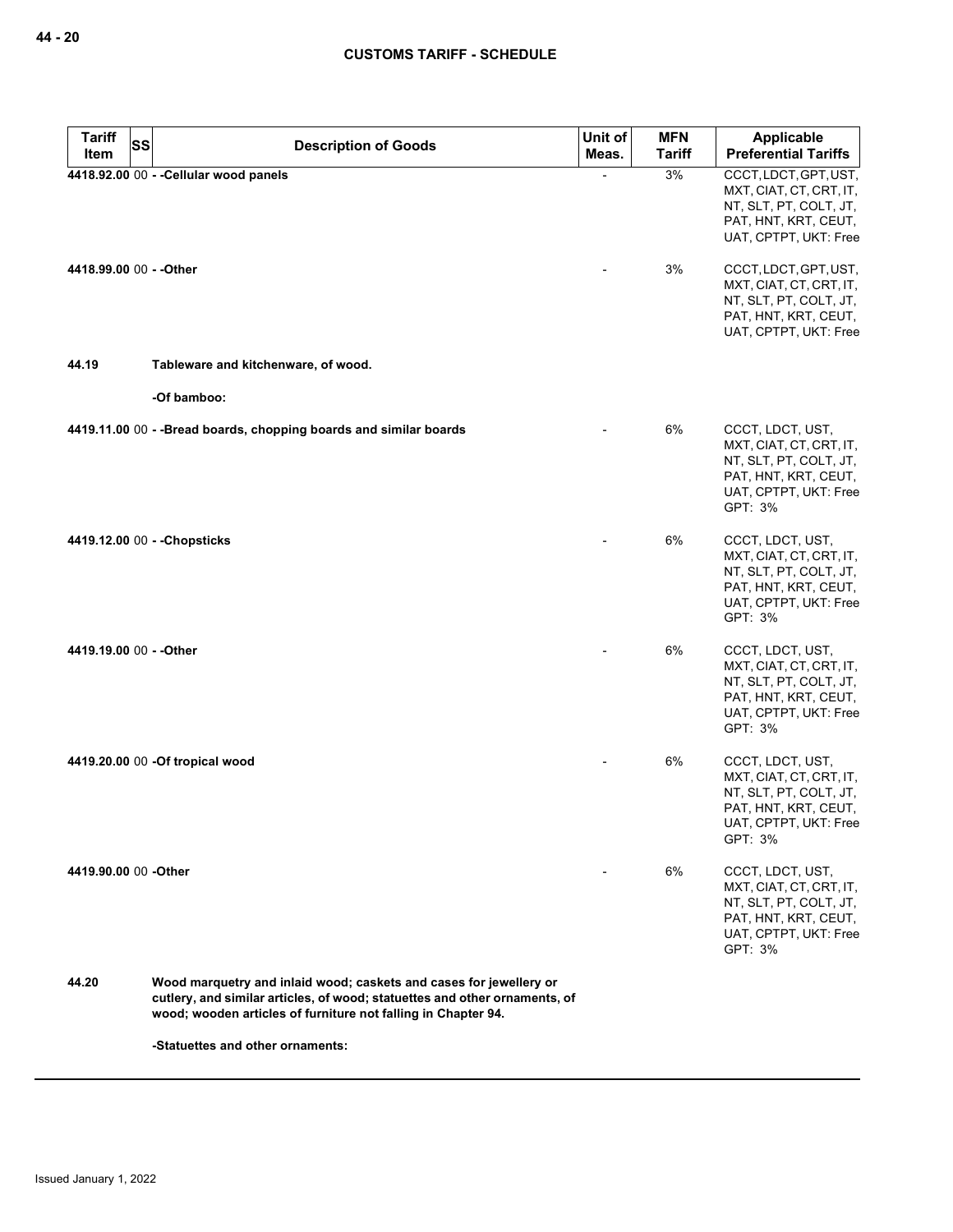| Tariff<br>Item          | <b>SS</b> | <b>Description of Goods</b>                                                                                                                                                                                                                                                                                                                                                                                                                                                                                                                                                                                                                         | Unit of<br>Meas. | <b>MFN</b><br>Tariff | <b>Applicable</b><br><b>Preferential Tariffs</b>                                                                                  |
|-------------------------|-----------|-----------------------------------------------------------------------------------------------------------------------------------------------------------------------------------------------------------------------------------------------------------------------------------------------------------------------------------------------------------------------------------------------------------------------------------------------------------------------------------------------------------------------------------------------------------------------------------------------------------------------------------------------------|------------------|----------------------|-----------------------------------------------------------------------------------------------------------------------------------|
|                         |           | 4420.11.00 00 - - Of tropical wood                                                                                                                                                                                                                                                                                                                                                                                                                                                                                                                                                                                                                  |                  | 6%                   | CCCT, LDCT, UST,<br>MXT, CIAT, CT, CRT, IT,<br>NT, SLT, PT, COLT, JT,<br>PAT, HNT, KRT, CEUT,<br>UAT, CPTPT, UKT: Free<br>GPT: 3% |
| 4420.19.00 00 - - Other |           |                                                                                                                                                                                                                                                                                                                                                                                                                                                                                                                                                                                                                                                     |                  | 6%                   | CCCT, LDCT, UST,<br>MXT, CIAT, CT, CRT, IT,<br>NT, SLT, PT, COLT, JT,<br>PAT, HNT, KRT, CEUT,<br>UAT, CPTPT, UKT: Free<br>GPT: 3% |
| 4420.90.00              |           | -Other                                                                                                                                                                                                                                                                                                                                                                                                                                                                                                                                                                                                                                              |                  | 7%                   | CCCT, LDCT, UST,<br>MXT, CIAT, CT, CRT, IT,<br>NT, SLT, PT, COLT, JT,<br>PAT, HNT, KRT, CEUT,<br>UAT, CPTPT, UKT: Free<br>GPT: 3% |
| 44.21                   |           | 20 - - - - - Caskets and cases, for jewellery or cutlery, similar articles<br>Other articles of wood.                                                                                                                                                                                                                                                                                                                                                                                                                                                                                                                                               | NMB              |                      |                                                                                                                                   |
|                         |           |                                                                                                                                                                                                                                                                                                                                                                                                                                                                                                                                                                                                                                                     |                  |                      |                                                                                                                                   |
|                         |           | 4421.10.00 00 -Clothes hangers                                                                                                                                                                                                                                                                                                                                                                                                                                                                                                                                                                                                                      |                  | 6%                   | CCCT, LDCT, UST,<br>MXT, CIAT, CT, CRT, IT,<br>NT, SLT, PT, COLT, JT,<br>PAT, HNT, KRT, CEUT,<br>UAT, CPTPT, UKT: Free<br>GPT: 3% |
| 4421.20.00 00 - Coffins |           |                                                                                                                                                                                                                                                                                                                                                                                                                                                                                                                                                                                                                                                     | <b>NMB</b>       | 9.5%                 | CCCT, LDCT, UST,<br>MXT, CIAT, CT, CRT, IT,<br>NT, SLT, PT, COLT, JT,<br>PAT, HNT, KRT, CEUT,<br>UAT, CPTPT, UKT: Free<br>GPT: 5% |
|                         |           | -Other:                                                                                                                                                                                                                                                                                                                                                                                                                                                                                                                                                                                                                                             |                  |                      |                                                                                                                                   |
| 4421.91                 |           | - -Of bamboo                                                                                                                                                                                                                                                                                                                                                                                                                                                                                                                                                                                                                                        |                  |                      |                                                                                                                                   |
|                         |           | 4421.91.10 00 - - - Cross arms, drilled;<br>Die models, to be employed as blueprint substitutes in the manufacture,<br>assembly, erection, installation, operation or maintenance of machines,<br>test sets, engines, apparatus, appliances, plant equipment and parts<br>thereof:<br>Hay stack forms; Mouldings (other than the goods of heading 44.09),<br>continuously shaped, and not further processed than treated with fire<br>retardant materials, fillers, sealers, waxes, oils, stains, varnishes, paints or<br>enamels;<br>Saddle trees:<br>Spokes and last blocks not further manufactured than turned;<br>Trellises and fencing panels |                  | Free                 | CCCT, LDCT, GPT, UST,<br>MXT, CIAT, CT, CRT, IT,<br>NT, SLT, PT, COLT, JT,<br>PAT, HNT, KRT, CEUT,<br>UAT, CPTPT, UKT: Free       |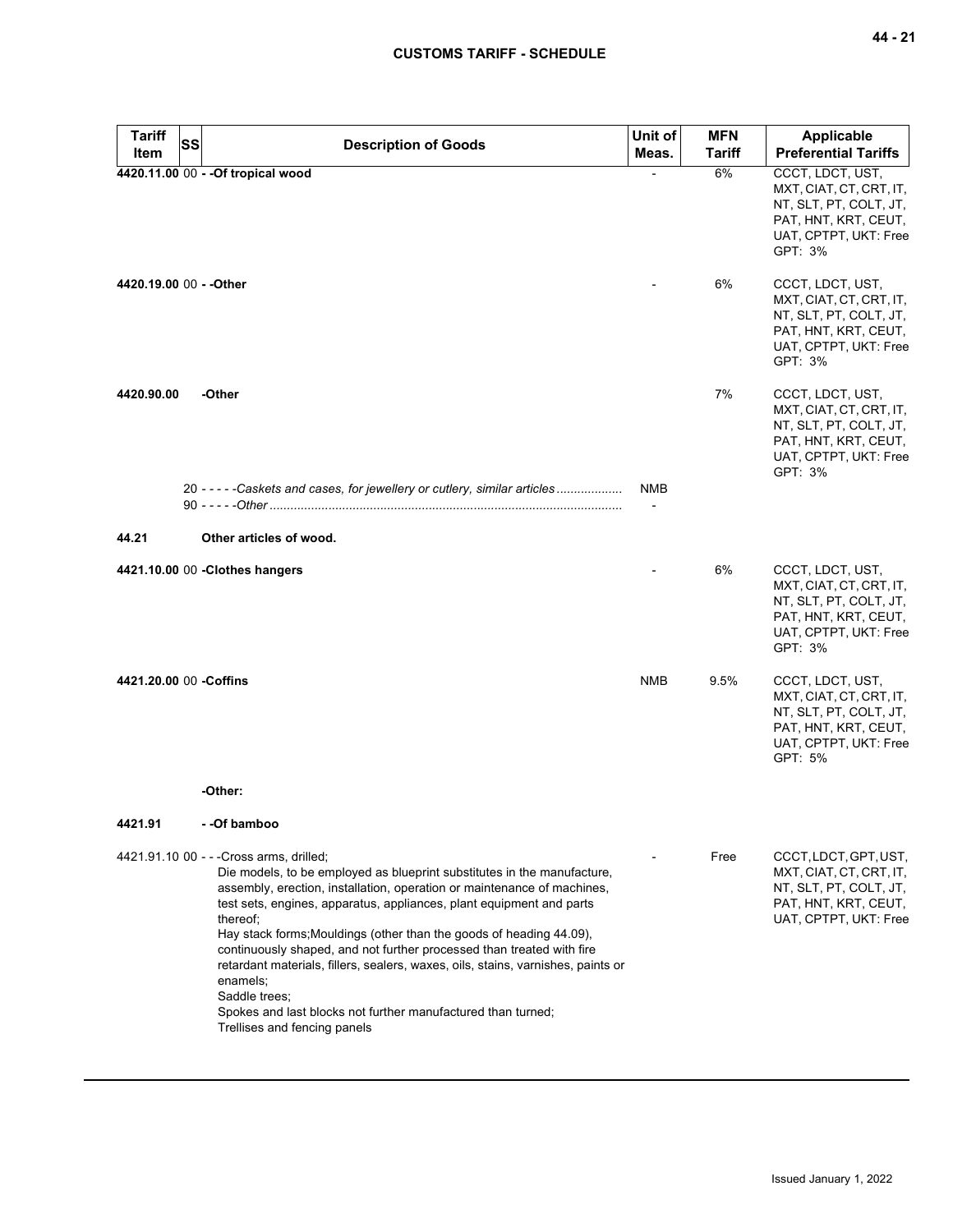| <b>Tariff</b><br>Item                    | SS<br><b>Description of Goods</b>                                                                                                                                                                                                                                                                                                                                                                                                                                                                                                                                                                                                                                                                                                                                                                                                                                                                                    | Unit of<br>Meas. | <b>MFN</b><br><b>Tariff</b> | Applicable<br><b>Preferential Tariffs</b>                                                                                                                                  |
|------------------------------------------|----------------------------------------------------------------------------------------------------------------------------------------------------------------------------------------------------------------------------------------------------------------------------------------------------------------------------------------------------------------------------------------------------------------------------------------------------------------------------------------------------------------------------------------------------------------------------------------------------------------------------------------------------------------------------------------------------------------------------------------------------------------------------------------------------------------------------------------------------------------------------------------------------------------------|------------------|-----------------------------|----------------------------------------------------------------------------------------------------------------------------------------------------------------------------|
| 4421.91.20 00 - - - Blinds;              | Labels;<br>Signs, letters and numerals;<br>Window shade or blind rollers                                                                                                                                                                                                                                                                                                                                                                                                                                                                                                                                                                                                                                                                                                                                                                                                                                             |                  | 7%                          | CCCT, LDCT, UST,<br>MXT, CIAT, CT, CRT, IT,<br>NT, SLT, PT, COLT, JT,<br>PAT, HNT, KRT, CEUT,<br>UAT, CPTPT, UKT: Free<br>AUT: 6%<br>NZT: 6%<br>GPT: 3%                    |
| 4421.91.90 00 - - - Other                |                                                                                                                                                                                                                                                                                                                                                                                                                                                                                                                                                                                                                                                                                                                                                                                                                                                                                                                      |                  | 6%                          | CCCT, LDCT, GPT, UST,<br>MXT, CIAT, CT, CRT, IT,<br>NT, SLT, PT, COLT, JT,<br>PAT, HNT, KRT, CEUT,<br>UAT, CPTPT, UKT: Free                                                |
| 4421.99                                  | - -Other                                                                                                                                                                                                                                                                                                                                                                                                                                                                                                                                                                                                                                                                                                                                                                                                                                                                                                             |                  |                             |                                                                                                                                                                            |
| 4421.99.10<br>4421.99.20 00 - - -Blinds; | ---Cross arms, drilled;<br>Die models, to be employed as blueprint substitutes in the manufacture,<br>assembly, erection, installation, operation or maintenance of machines,<br>test sets, engines, apparatus, appliances, plant equipment and parts<br>thereof;<br>Felloes of hickory or oak; Hay stack forms;<br>Mouldings (other than the goods of heading 44.09), continuously shaped,<br>and not further processed than treated with fire retardant materials, fillers<br>sealers, waxes, oils, stains, varnishes, paints or enamels; Saddle trees and<br>stirrups;<br>Spokes and last blocks not further manufactured than turned;<br>Trellises and fencing panels<br>10 - - - - - Mouldings (other than the goods of heading 44.09), continuously<br>shaped, and not further processed than treated with fire retardant<br>materials, fillers, sealers, waxes, oils, stains, varnishes, paints or<br>Labels; |                  | Free<br>7%                  | CCCT, LDCT, GPT, UST,<br>MXT, CIAT, CT, CRT, IT,<br>NT, SLT, PT, COLT, JT,<br>PAT, HNT, KRT, CEUT,<br>UAT, CPTPT, UKT: Free<br>CCCT, LDCT, UST,<br>MXT, CIAT, CT, CRT, IT, |
|                                          | Signs, letters and numerals;<br>Window shade or blind rollers                                                                                                                                                                                                                                                                                                                                                                                                                                                                                                                                                                                                                                                                                                                                                                                                                                                        |                  |                             | NT, SLT, PT, COLT, JT,<br>PAT, HNT, KRT, CEUT,<br>UAT, CPTPT, UKT: Free<br>AUT: 6%<br>NZT: 6%<br>GPT: 3%                                                                   |
|                                          | 4421.99.30 00 - - - Joiners' benches and trestles                                                                                                                                                                                                                                                                                                                                                                                                                                                                                                                                                                                                                                                                                                                                                                                                                                                                    |                  | 9.5%                        | CCCT, LDCT, UST,<br>MXT, CIAT, CT, CRT, IT,<br>NT, SLT, PT, COLT, JT,<br>PAT, HNT, KRT, CEUT,<br>UAT, CPTPT, UKT: Free<br>GPT: 5%                                          |
| 4421.99.90                               | ---Other                                                                                                                                                                                                                                                                                                                                                                                                                                                                                                                                                                                                                                                                                                                                                                                                                                                                                                             |                  | 6%                          | CCCT, LDCT, GPT, UST,<br>MXT, CIAT, CT, CRT, IT,<br>NT, SLT, PT, COLT, JT,<br>PAT, HNT, KRT, CEUT,<br>UAT, CPTPT, UKT: Free                                                |